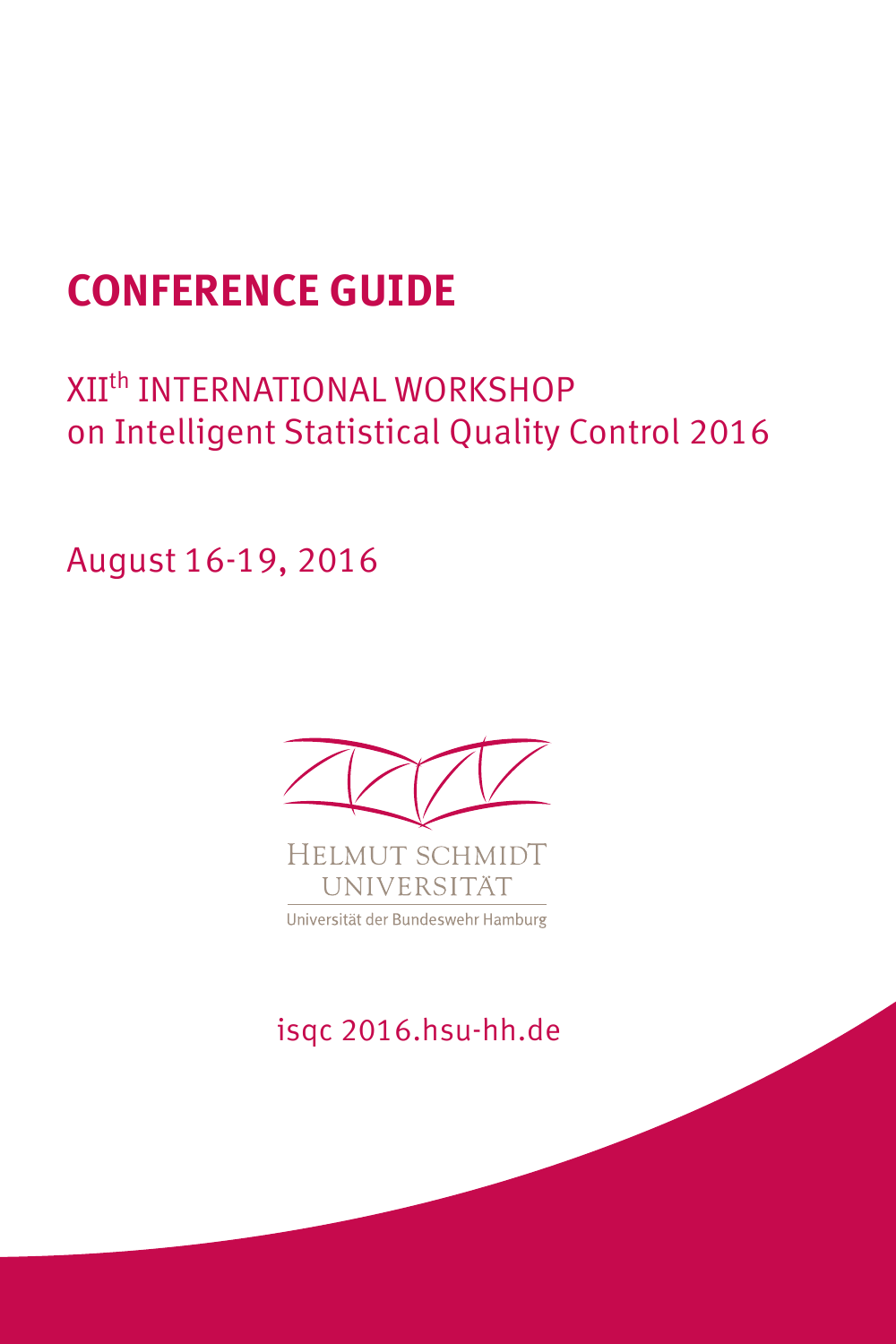## Introduction

|  |                                | It is already the XII <sup>th</sup> International Workshop on "Intelligent Statistical Quality Con- |  |  |  |
|--|--------------------------------|-----------------------------------------------------------------------------------------------------|--|--|--|
|  | trol" $(ISQC 2016)$ following: |                                                                                                     |  |  |  |

| year | place             |
|------|-------------------|
| 2013 | Sydney, Australia |
| 2010 | Seattle, USA      |
| 2007 | Beijing, China    |
| 2004 | Warsaw, Poland    |
| 2001 | Waterloo, Canada  |
| 1998 | Würzburg, Germany |
| 1995 | Osaka, Japan      |
| 1990 | Baton Rouge, USA  |
| 1986 | Lyngby, Danmark   |
| 1983 | Kent, UK          |
| 1980 | Berlin, Germany   |

This time, it is hosted by the Helmut Schmidt University, the University of the Federal Armed Forces in Hamburg (HSU). We hope that it will be as successful as the previous ones. On the next pages of this booklet some useful information are collected.

### Scientific program committee

- Professor S. Knoth, Germany
- Professor F. Megahed, U.S.A.
- Professor Y. Ojima, Japan
- Professor W. Schmid, Germany
- Professor K.-L. Tsui, Hong Kong
- Professor W. H. Woodall, U.S.A.

Hamburg, August 2016.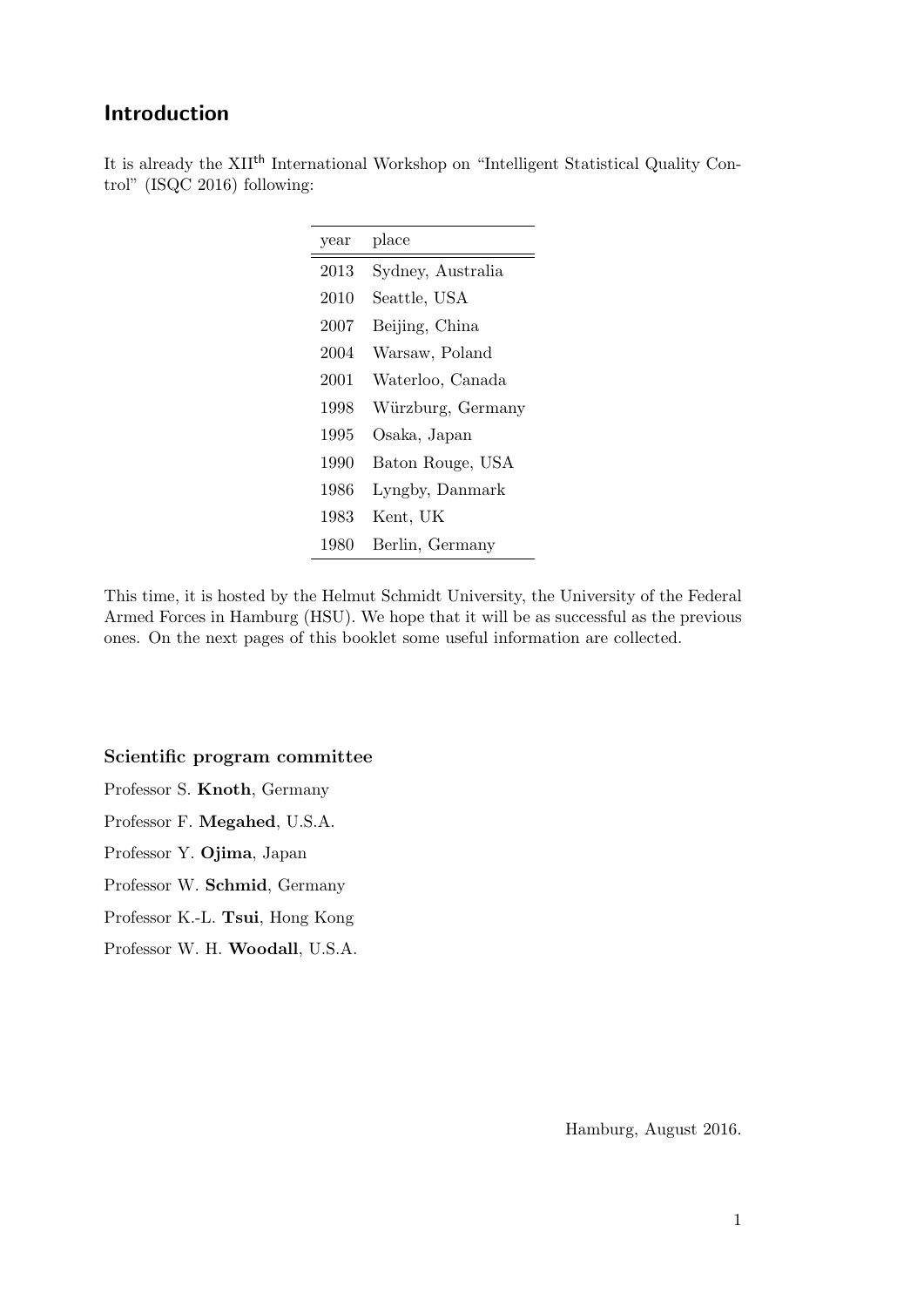## **Miscellaneous**

## Workshop venue etc.

The workshop takes place in the Thomas Ellwein hall in the Mensa building of the HSU. Refreshments are served there too. Lunch is offered at the university canteen (in German: "Mensa") at the first floor of the same buidling.

## Accessing the Internet

To access the internet during ISQC 2016 you can use the university's WiFi network. In your paperwork there is so called "Eventcamp Ticket" containing all the neccessary information.

- The net has SSID event.
- Connect to *event* using the credentials given on your ticket.
- For those sleeping on campus the code works in the guesthouse using a cable connection, too.

For those who have their machines configured to use *EDUroam*: Good news! It should just work!

If there are any problems don't hesitate to ask!

## Some useful coordinates

- Local organizers:
	- $-$  Sven Knoth (room 1368, extension  $3400<sup>1</sup>$ , knoth@hsu-hh.de).
	- Doris Ehrich (room 2506, extension 3007, doris.ehrich@hsu-hh.de).
	- Detlef Steuer (room 1397, extension 2819, steuer@hsu-hh.de).
- Workshop URL: http://isqc2016.hsu-hh.de
- Address of University Campus: Holstenhofweg 85, 22043 Hamburg (for google maps, open street map etc.)
- Bus routes to/from Campus: 10, 263, 261, E62
	- URL of public transport is http://www.hvv.de
- Restaurants ... waiting for registration responses.

<sup>&</sup>lt;sup>1</sup>the full phone number would be then:  $+49$  (0)40 6541 3400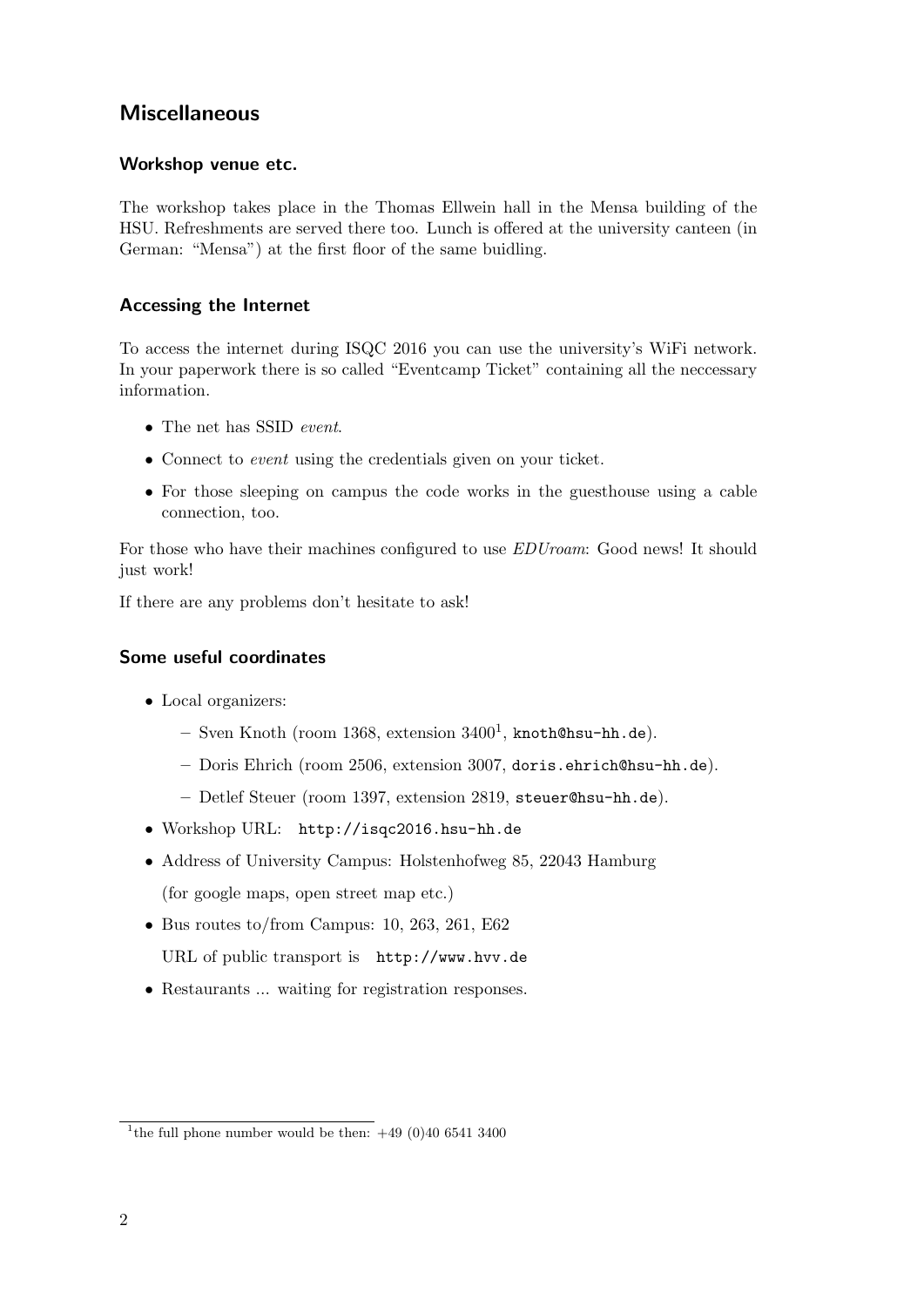## Schedule

## Tuesday, Aug 16

| $09:00 - 09:30$ |                                                                                              | <b>OPENING</b>                                                                                                                                                                                  |  |
|-----------------|----------------------------------------------------------------------------------------------|-------------------------------------------------------------------------------------------------------------------------------------------------------------------------------------------------|--|
| $09:30 - 10:00$ | G Capizzi, G Masarotto<br>$(U \text{ of } Padua)$                                            | Detecting Changes in the Basal Body Tempera-<br>ture                                                                                                                                            |  |
| $10:00 - 10:30$ | X Tang, FF Gan<br>(National U of Singapore)                                                  | Risk-Adjusted Exponentially Weighted Moving<br>Average Charting Procedure Based on Multi-<br>Responses                                                                                          |  |
| $10:30 - 11:00$ | <b>BREAK</b>                                                                                 |                                                                                                                                                                                                 |  |
| $11:00 - 11:30$ | O Ruiz<br>E Epprecht, F Aparisi,<br>(PUC Rio de Janeiro,<br>Valencia<br>Tech, ESPOL Ecuador) | The Variable Dimension Approach in Multivari-<br>ate SPC                                                                                                                                        |  |
| $11:30 - 12:00$ | K Nishina, H Kawamura, K Okam-<br>ato, T Takahashi (Nagoya Tech)                             | Monitoring and diagnosis of causal relationships<br>among variables                                                                                                                             |  |
| $12:00 - 12:30$ | E Yashchin<br>(IBM)                                                                          | Statistical Monitoring of Multi-Stage Processes                                                                                                                                                 |  |
| $12:30 - 14:00$ | LUNCH                                                                                        |                                                                                                                                                                                                 |  |
| $14:00 - 14:30$ | E Collani<br>$(U$ Würzburg)                                                                  | A Note on the Quality of Biomedical Statistics                                                                                                                                                  |  |
| $14:30 - 15:00$ | T Alhwiti, F Megahed, M Weese, A<br>Jones-Farmer<br>(Auburn U, Miami U)                      | Mapping Research in Statistical Sciences: A Vi-<br>sual Exploration of 6,285 Publications (2000-<br>2013) in the Journals of the American Statistical<br>Association and their 92,000 Citations |  |
| $15:00 - 15:30$ | T Suzuki, T Iwasawa, K Yoshida, N<br>Sano (Tokyo U of Science)                               | Integrating Statistical and Machine Learning<br>Approaches in Improving Inspection Process                                                                                                      |  |
| $15:30 - 16:00$ | <b>BREAK</b>                                                                                 |                                                                                                                                                                                                 |  |
| $16:00 - 16:30$ | K Tsui, Y Zhao<br>$(CityU$ Hong Kong)                                                        | Evolution of Big Data Analytics                                                                                                                                                                 |  |
| $16:30 - 17:00$ | E Saniga, D Davis, J Lucas<br>$(U\text{ Delaware})$                                          | A Primer on SPC and Web Data                                                                                                                                                                    |  |
| $17:00 - 17:30$ | W Woodall, M Zhao<br>(Virginia Tech)                                                         | An Overview of Methods for Social Network<br>Monitoring                                                                                                                                         |  |
| $19:00 - xx:xx$ | DINER AT BAR CELONA OR                                                                       |                                                                                                                                                                                                 |  |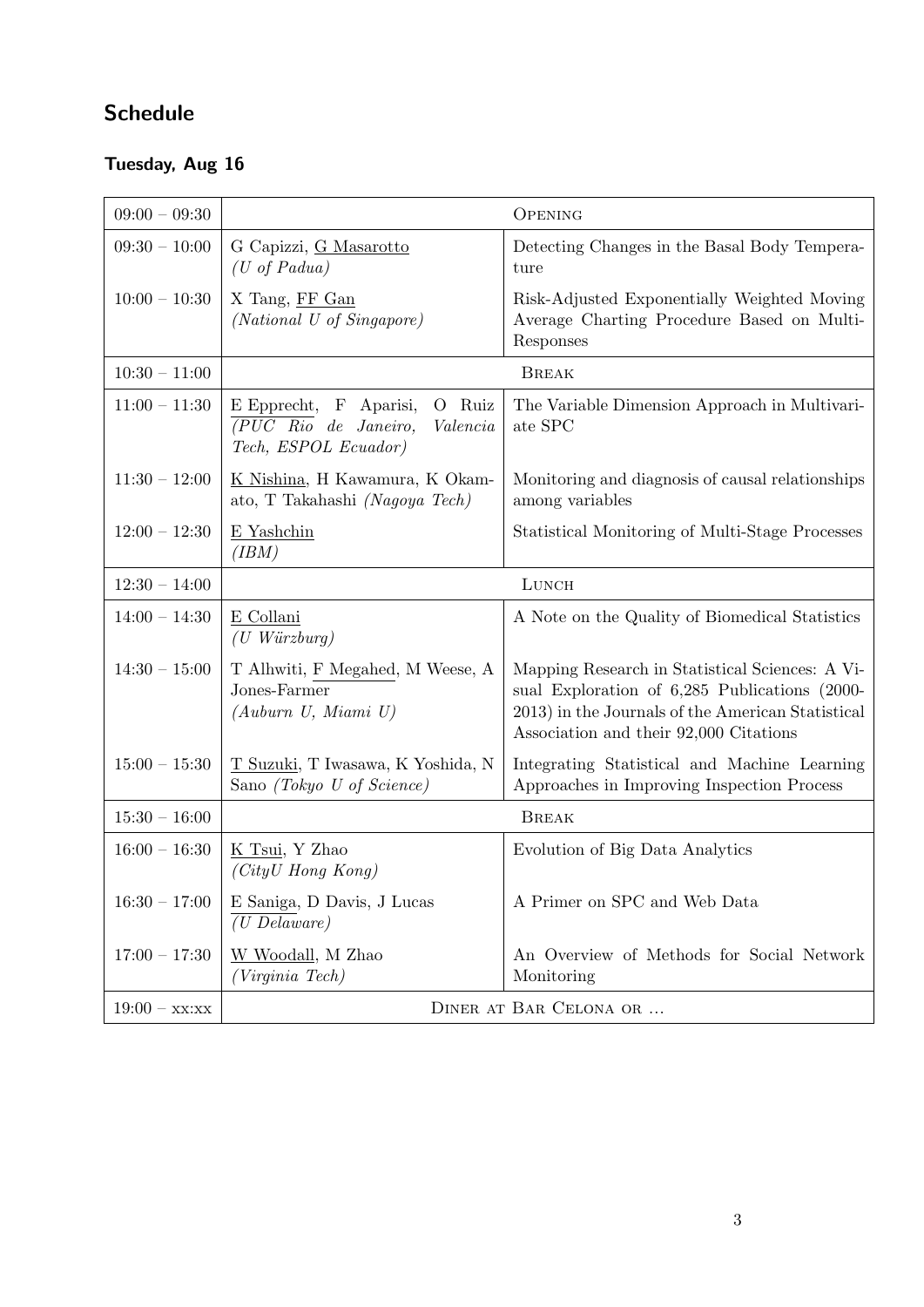## Wednesday, Aug 17

| $09:00 - 09:30$ | S Chakraborti<br>(U Alabama Tuscaloosa)                                      | Effects of Parameter Estimation on Control<br>Charts                                                                   |  |
|-----------------|------------------------------------------------------------------------------|------------------------------------------------------------------------------------------------------------------------|--|
| $09:30 - 10:00$ | M Testik, C Weiß, Y Koca, O Testik<br>(Hacettepe U Ankara, HSU Ham-<br>burg) | On the Phase I Shewhart Control Chart Limits<br>for Minimizing Mean Squared Error When the<br>Data are Contaminated    |  |
| $10:00 - 10:30$ | A Polunchenko<br>$(U \; Binghamton)$                                         | Optimal design of the Shiryaev-Roberts control<br>chart: Give your Shiryaev-Roberts a headstart                        |  |
| $10:30 - 11:00$ |                                                                              | <b>BREAK</b>                                                                                                           |  |
| $11:00 - 11:30$ | T Lazariv, W Schmid<br>(EUV Viadrina Frankfurt O)                            | Challenges in monitoring non-stationary time<br>series                                                                 |  |
| $11:30 - 12:00$ | O Hryniewicz, K. Kaczmarek<br>(PAN Warsaw)                                   | Monitoring of short series of dependent obser-<br>vations using a control chart approach and data<br>mining techniques |  |
| $12:00 - 12:30$ | C Weiß<br>(HSU Hamburq)                                                      | Control Charts for Time-Dependent Categorical<br>Processes                                                             |  |
| $12:30 - 14:00$ |                                                                              | LUNCH                                                                                                                  |  |
| $14:00 - 14:30$ | Y Liu, JJ Zhu, <u>D Lin</u><br>(PennState)                                   | A Generalized Likelihood Ratio Test for Moni-<br>toring Profile Data                                                   |  |
| $14:30 - 15:00$ | D Montgomery, R Silvestrini<br>(Arizona State U, Rochester Tech)             | Design of Experiments: A Key to Successful In-<br>novation                                                             |  |
| $15:00 - 15:30$ | <u>S Yasui</u> , Y Ojima<br>(Tokyo U of Science)                             | Optimal Designs of Unbalanced Nested Designs<br>for Determination of Measurement Precision                             |  |
| $18:00 - xx:xx$ | DINER AT FEUERSCHIFF OR                                                      |                                                                                                                        |  |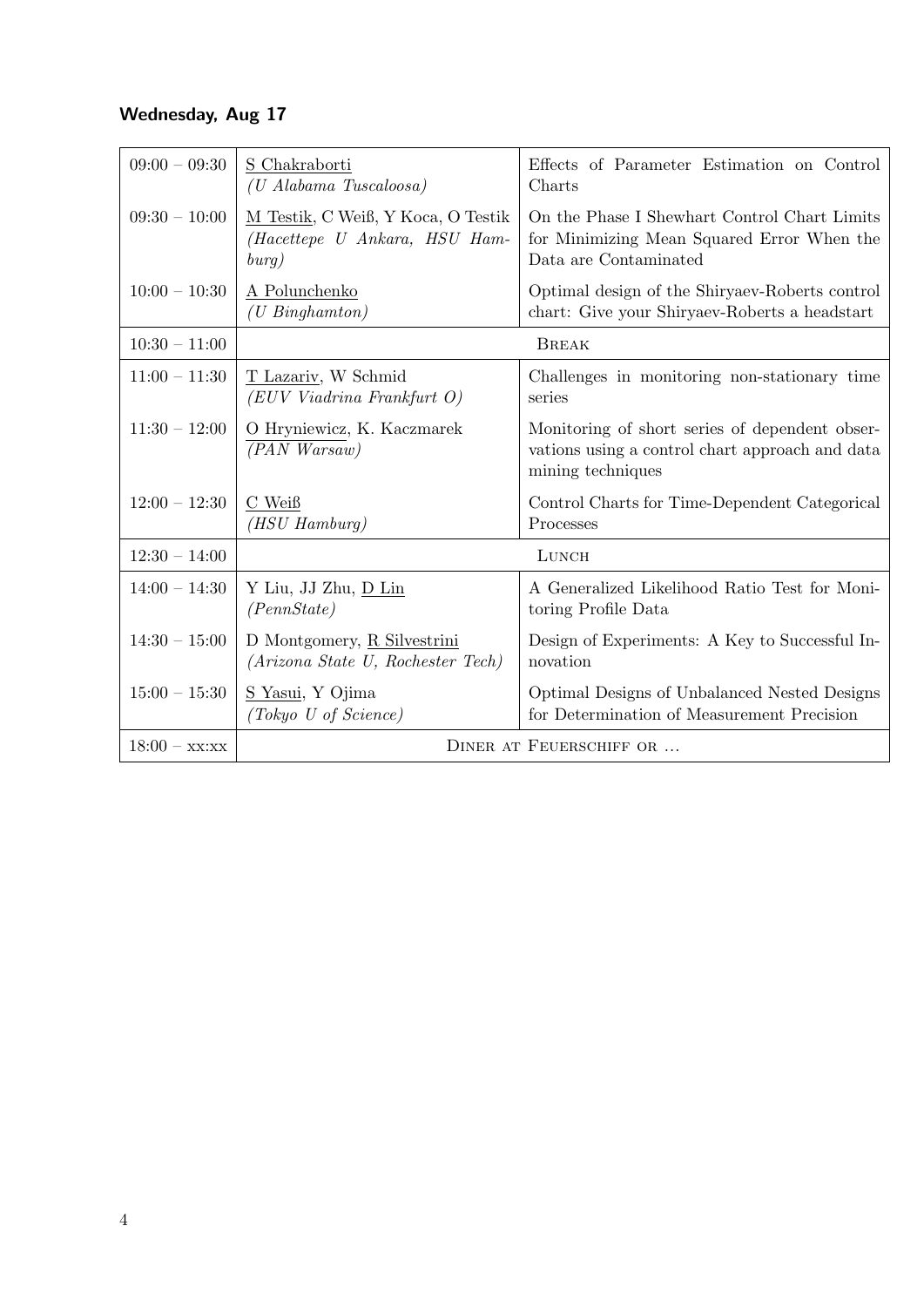## Thursday, Aug 18

| $09:00 - 09:30$    | TH Fan, YL Huang<br>(National Central U Taiwan)                                             | Bayesian Reliability Analysis of Accelerated<br>Gamma Degradation Processes with Random<br>Effect and Time-Scale Transformation |  |
|--------------------|---------------------------------------------------------------------------------------------|---------------------------------------------------------------------------------------------------------------------------------|--|
| $09:30 - 10:00$    | C Li, A Mukherjee, Q Su, M Xie<br>(Xi'an Jiaotong U, XLRI Jamshed-<br>pur, CityU Hong Kong) | Statistical process monitoring of multivariate<br>time-between-events data: Problems and pos-<br>sible solutions                |  |
| $10:00 - 10:30$    | W Yamamoto, L Jin<br>( <i>U Electro-Communications Tokyo</i> )                              | A MGF Based Approximation to Cumulative<br>Exposure Models                                                                      |  |
| $10:30 - 11:00$    |                                                                                             | <b>BREAK</b>                                                                                                                    |  |
| $11:00 - 11:30$    | G Vining<br>(Virginia Tech)                                                                 | A Critique of Bayesian Approaches within Qual-<br>ity Improvement                                                               |  |
| $11:30 - 12:00$    | J Bischoff, R Göb<br>$(U$ Würzburg)                                                         | Sampling plans in auditing                                                                                                      |  |
| $12:00 - 12:30$    | PT Wilrich<br>$(FU\text{ Berlin})$                                                          | Sampling inspection by variables under Weibull<br>distribution and Type I censoring                                             |  |
| $12:30 - 13:30$    | LUNCH                                                                                       |                                                                                                                                 |  |
| $15:00 - x x; x x$ | SHIP CRUISE OR                                                                              |                                                                                                                                 |  |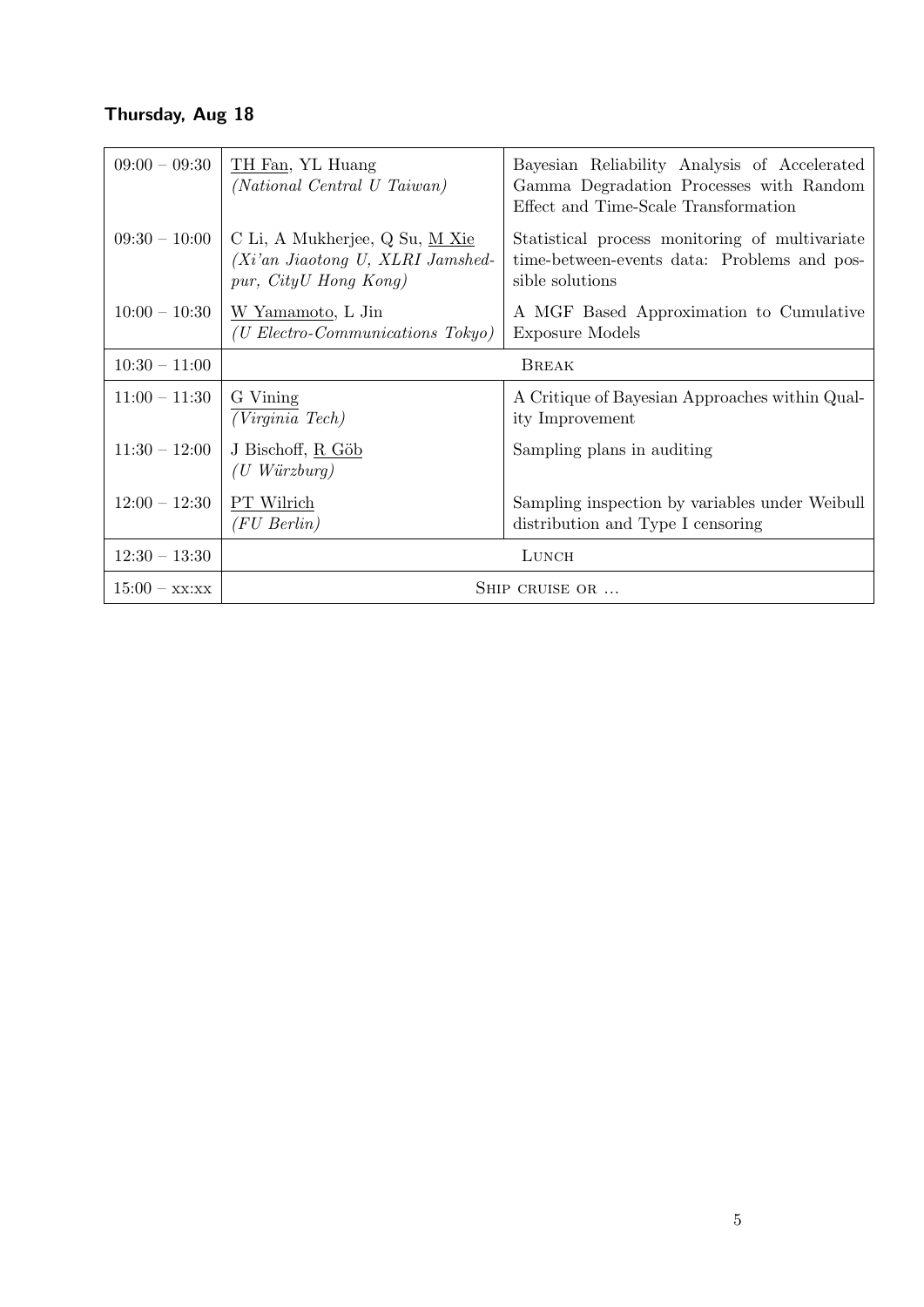## Friday, Aug 19

| $09:00 - 09:30$    | R Sparks, S Chakraborti<br>(CSIRO Sydney, U Alabama)                | Distribution Free Bivariate Monitoring of Dis-<br>persion                           |  |
|--------------------|---------------------------------------------------------------------|-------------------------------------------------------------------------------------|--|
| $09:30 - 10:00$    | G Capizzi, G Masarotto<br>$(U \text{ of } Padua)$                   | Phase I Distribution-Free Analysis with the R<br>Package dfphase1                   |  |
| $10:00 - 10:30$    | S Knoth<br>(HSU Hamburg)                                            | New results for two-sided CUSUM-Shewhart<br>control charts                          |  |
| $10:30 - 11:00$    |                                                                     | <b>BREAK</b>                                                                        |  |
| $11:00 - 11:30$    | M Morais, S Knoth<br>(I Superior Tecnico Lisboa, HSU<br>$Hamburq$ ) | On ARL-unbiased charts to monitor the traffic<br>intensity of a single server queue |  |
| $11:30 - 12:00$    | SF Yang, SW Lu<br>(National Chengchi U Taiwan)                      | Loss Variation Monitoring Using An Optimal<br>VSI Median Loss Control Chart         |  |
| $12:30 - 13:30$    | LUNCH                                                               |                                                                                     |  |
| $14:00 - x x; x x$ |                                                                     | E N D                                                                               |  |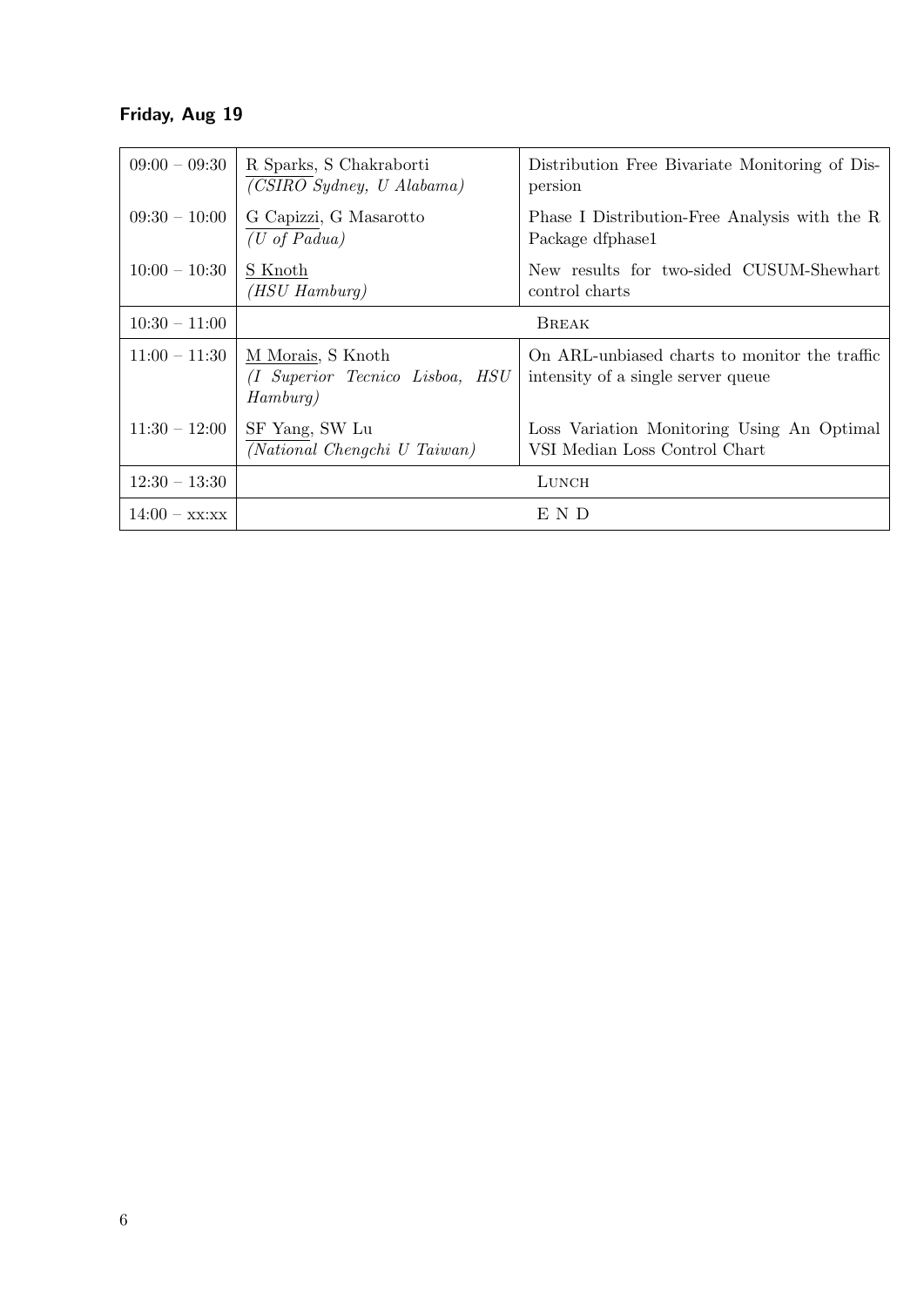## **Abstracts**

## Detecting Changes in the Basal Body Temperature

#### Giovanna Capizzi and Guido Masarotto

U Padua, Italy, giovanna.capizzi@unipd.it, guido.masarotto@unipd.it

During a normal menstrual cycle, the Basal Body Temperature (BBT) rises in the days following the ovulation. The shifts is small (on the average of  $0.1^{\circ}$ C); it can be abrupt or gradual and it typically persists almost until the end of the cycle. Detecting the onset of the BBT rise is an important problem in infertility man- agement, natural family planning and, also, in those medical studies using the day of the BBT rise as a proxy of the day of the ovulation. Traditionally either some simple run-rules or a CUSUM control chart have been used for detecting such a shift. How- ever, both these approaches do not account for the woman-to-woman variation and within-woman variation (i.e. for the variation cycle-to-cycle in the individual BBT distribution). Further, the existing procedures are not robust with respect to some phenomena, such as a fever attack producing outliers in the temperature measure- ments. In the talk, we will explore some more efficient solutions based on a more rigorous modeling of the BBT. Real data will be used to show some comparisons between the suggested procedure with some competing methods.

## Risk-Adjusted Exponentially Weighted Moving Average Charting Procedure Based on Multi-Responses

#### Xu Tang, Fah Fatt Gan

National U Singapore, staganff@nus.edu.sg

Quality control charting procedures like cumulative sum (CUSUM) and exponentially weighted moving average (EWMA) charting procedures are traditionally used for monitoring the quality of manufactured products. Unlike a manufacturing process where the raw material is usually reasonably homogeneous, patients' risks of various surgical outcomes are usually quite different. The risks will have to be taken into consideration when monitoring surgical performances. Risk-adjusted CUSUM charting procedure for monitoring surgical performances has already been developed in the literature. In this paper, we develop a risk-adjusted EWMA charting procedure based on 2 or more outcomes. The properties of this procedure is studied. It is also compared with the riskadjusted CUSUM procedure using a real surgical data set. Our study shows that the risk-adjusted EWMA procedure is an attractive alternative because of its performance and ease of interpretation.

#### The Variable Dimension Approach in Multivariate SPC

#### Eugenio Epprecht, Francisco Aparisi, Omar Ruiz

PUC Rio de Janeiro, Brazil, eke@puc-rio.br, Valencia Tech, Spain, faparisi@eio.upv.es, ESPOL Ecuador, oruiz@espol.edu.ec

With multivariate processes, it may happen that some quality variables are more expensive and/or difficult to measure than the other ones, or they may demand much more time to measure. Their measurement may even be destructive. For monitoring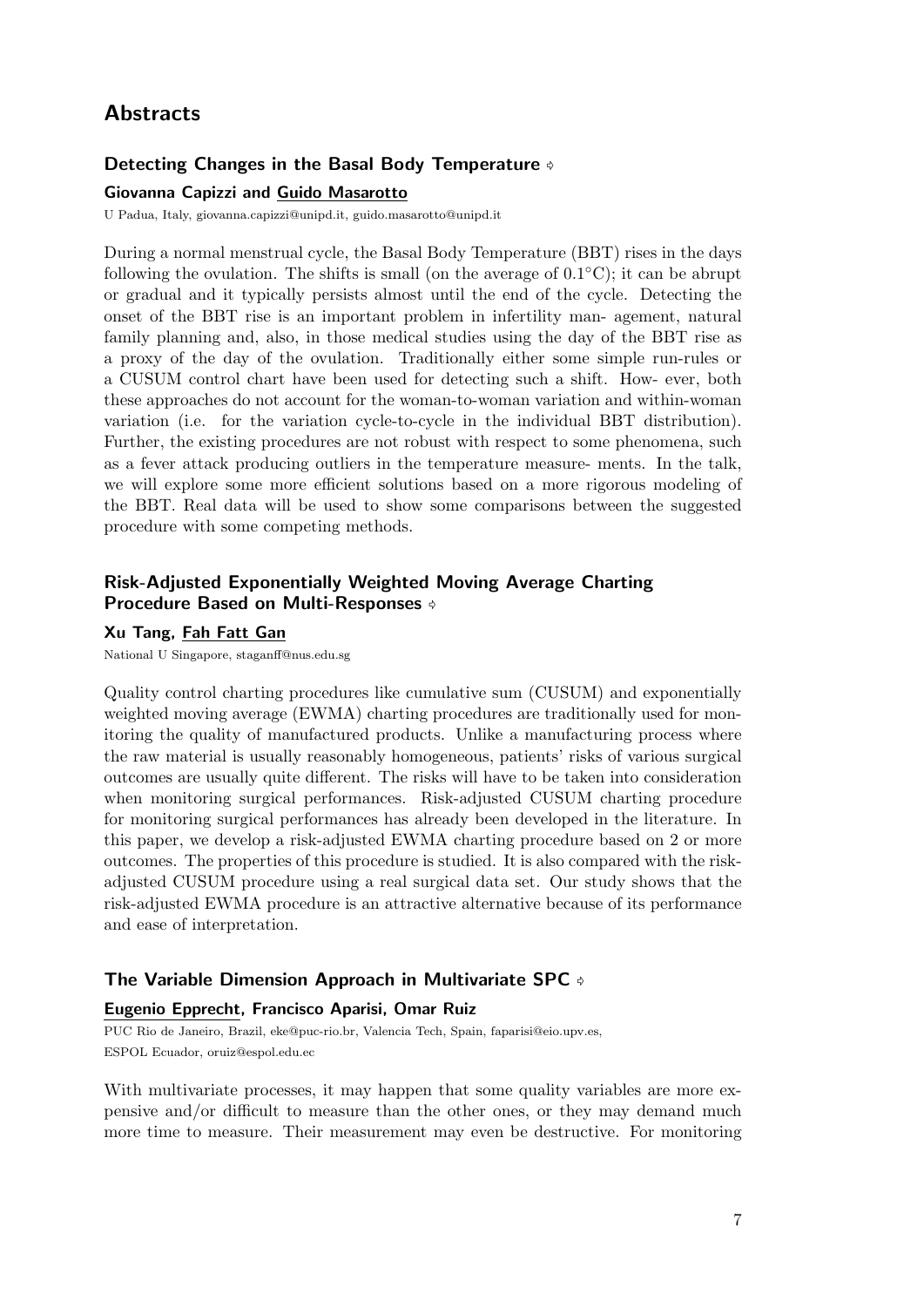such processes, the variable dimension approach was recently proposed. The idea is to measure always (at each sampling time) the "non-expensive" variables and to measure the expensive ones only when the values of the non-expensive variables give some level of evidence that the the process may be out of control. The procedure bears much similarity with the one of *variable parameters* (or *adaptive*) control charts, but differs in that it is not the sample size or sampling interval or control limits that are made dynamically variable, but rather the very variables being measured (thus the denomination "variable dimension"). We review and compare the several variants of the approach, the last one being an EWMA version. The approach may lead to significant savings in sampling costs (the savings depending, of course, on the ratio between the costs of measuring the "expensive" and the "inexpensive" variables). In many cases, the variable approach, contradicting the intuition, may also result in faster detection of special causes.

#### Monitoring and diagnosis of causal relationships among variables  $\diamond$

#### Ken Nishina, Hironobu Kawamura, Kosuke Okamoto, Tatsuya Takahashi

Nagoya Tech, Japan, nishina@nitech.ac.jp

In statistical process control (SPC) there are two situations where monitoring multivariate is needed. One is that all of the variables monitored are product ones. The other is that the variables monitored are some product and process ones. In these cases, there are correlations among the variables. Therefore, application of multivariate control charts to such process control is useful.

In this paper, the latter case of monitoring causality is addressed. It is known that  $T^2 - Q$  control charts, which are modified from standard multivariate control charts utilizing Mahalanobis distance, are an effective SPC tool. However, in using multivariate control charts, diagnosis is not so easy. The objective in this paper is to propose a diagnostic method for identifying an unusual causal relationship in a process causal model and then to examine its performance.

Our proposed method is to identify the nearest unusual model by utilizing the Mahalanobis distance between some supposed unusual models and the data indicating the out of control in Q charts.

#### Statistical Monitoring of Multi-Stage Processes  $\gamma$

#### Emmanuel Yashchin

IBM, Thomas J. Watson Research Ctr., USA, yashchi@us.ibm.com

In many complex processes, such as semiconductor manufacturing or production of mass storage systems, a large number of variables are monitored simultaneously. These variables can typically be impacted by several points of the manufacturing process, necessitating efforts that include not only monitoring but also diagnostics that includes establishing change-points, regimes and potential stages of influence. We discuss statistical methods used to handle such multi-stage data and give examples of applying these methods in large-scale monitoring systems.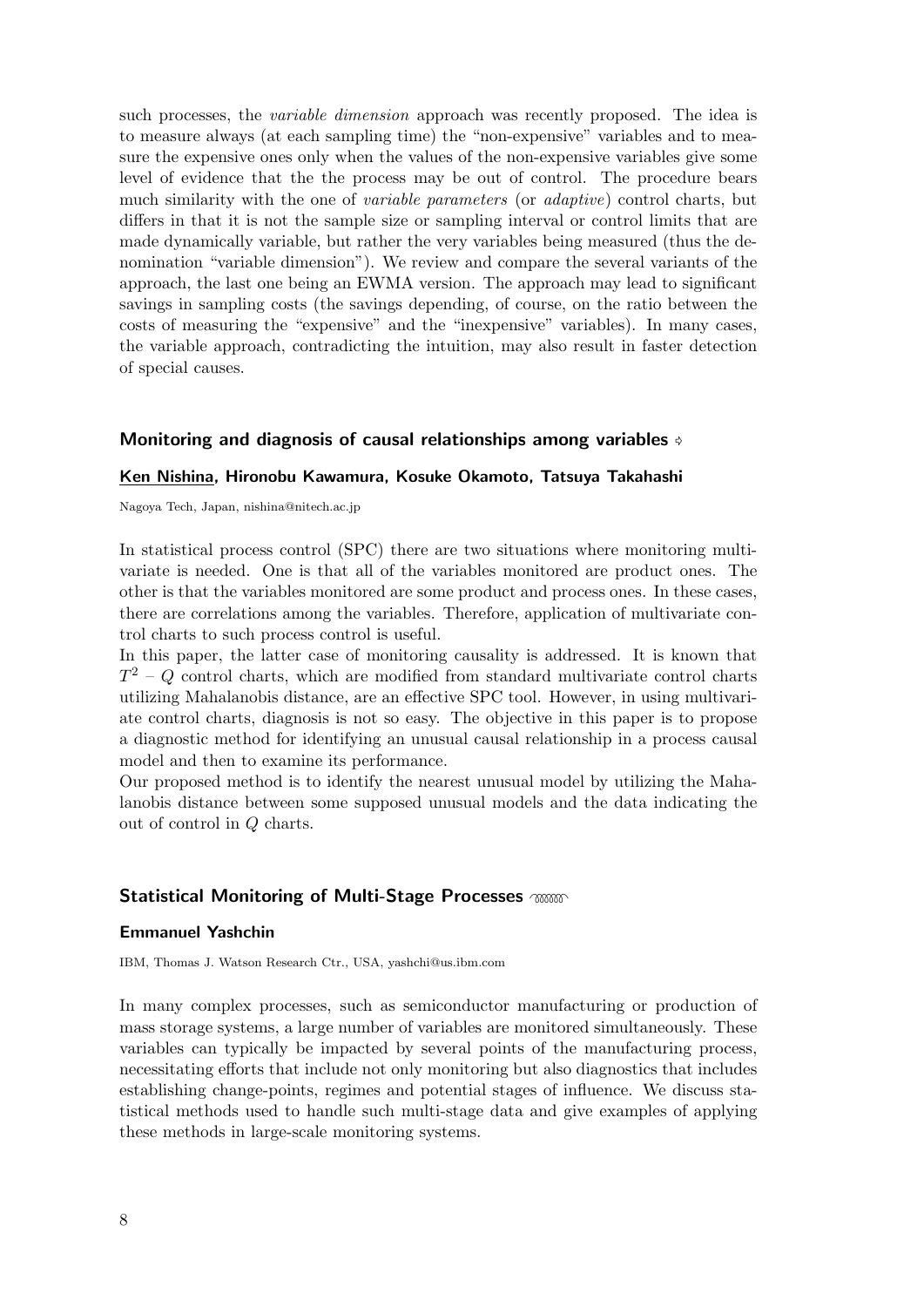## A Note on the Quality of Biomedical Statistics  $\diamond$

### Elart von Collani

U W¨urzburg, Germany, elart.collani@uni-wuerzburg.de

During the last decades numerous articles were published dealing with the bad quality of biomedical statistics. However, most of the relevant papers confine themselves to describe misunderstandings, misinterpretations and misuses of statistical methods. In contrast, in this paper it is argued that the bad quality of biomedical statistics is also due to the statistical methodology and statistical methods themselves. This claim is illustrated by several examples. Special emphasize is laid on significance testing the most often applied statistical method in biostatistics. This paper aims at raising the awareness of the statistical community for what is going on in medicine and hoping that this will lead to improvements.

## Mapping Research in Statistical Sciences: A Visual Exploration of 6,285 Publications (2000-2013) in the Journals of the American Statistical Association and their 92,000 Citations  $\gamma$

Theyab Alhwiti, Fadel M. Megahed, Maria Weese, L. Allison Jones-Farmer Auburn U, USA, fmegahed@auburn.edu, Miami U, USA, weeseml@miamioh.edu, farmerl2@miamioh.edu

The size and scope of the literature on statistics can be overwhelming, which makes it difficult to identify emerging trends and see the relationships between different developments. Visualization techniques, coupled with statistical and data mining methods, have been found effective in achieving these goals in a number of application domains including healthcare and manufacturing research. In this paper, we apply these concepts to the field of statistical sciences. Our dataset is based on bibliographic information, including but not limited to authors, keywords, abstracts, citations, and funding information, extracted from 6285 papers published in the 17 journals of the American Statistical Association (ASA) in the period of 2000-2013. These bibliographic units of analyses allow us to address the following questions: a) What are the main research fields within statistics (based on a data-driven approach)? b) How do these research fields relate to each other? c) How do these fields develop over the time period from 2000-2013? And d) What are the main drivers for these publications? Our results indicate that using bibliometric visualization approaches can provide insights from analyzing the massive amounts of literature that has been published and cited by ASA papers over the past fourteen years.

## Integrating Statistical and Machine Learning Approaches in Improving Inspection Process  $\diamond$

### Tomomichi Suzuki, Tatsuya Iwasawa, Kenta Yoshida, Natsuki Sano

Tokyo U of Science, Jaoan, szk@rs.tus.ac.jp

#### 1. Introduction

Nowadays, many products are manufactured in larger quantities and at higher speed. Inspection processes also need to be operated at higher speed, without loss of accuracy at detecting nonconforming products. Regarding inspection of external appearances of the products, visual inspections have often been used in many processes, which many of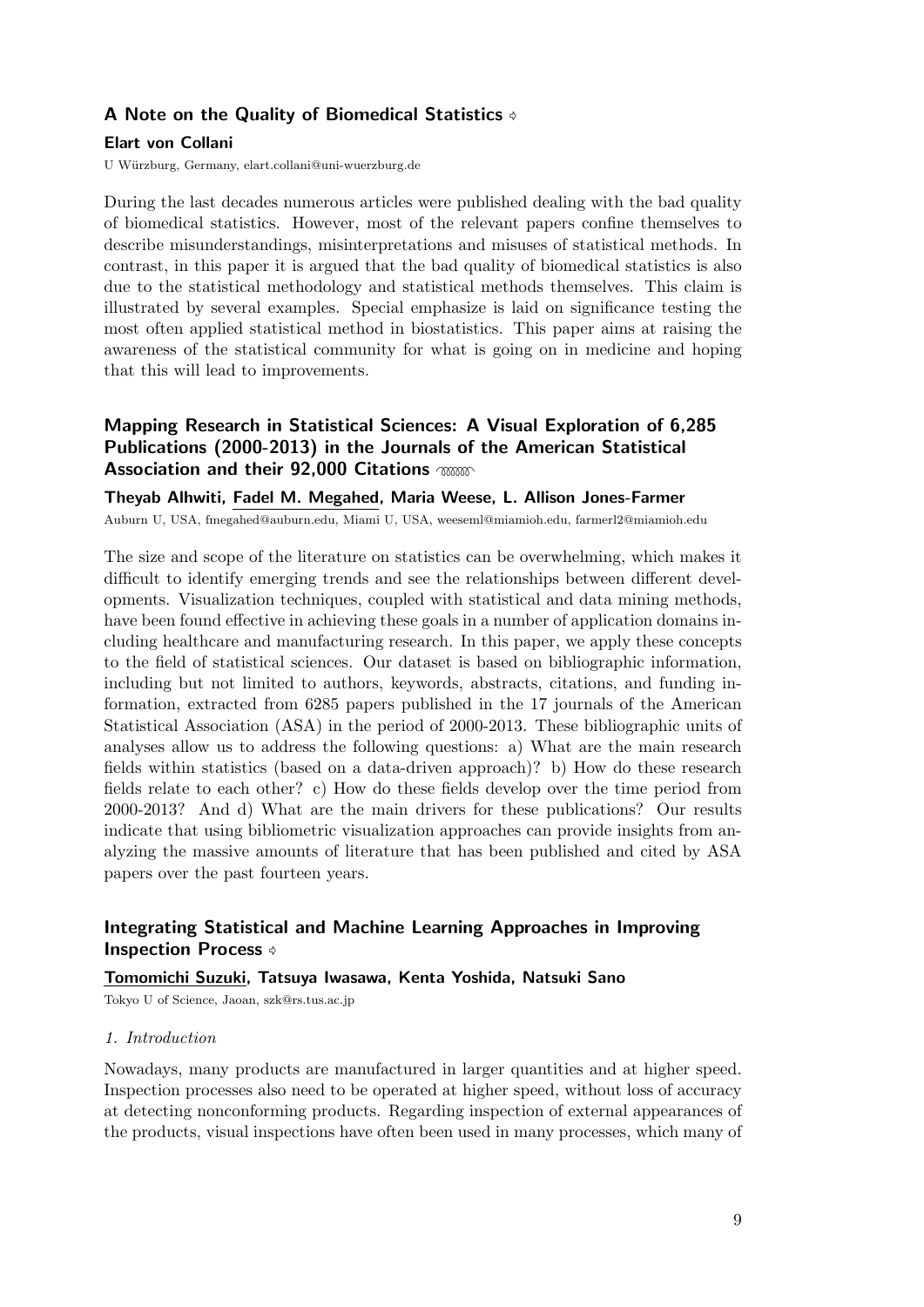them are now replaced by automatic inspections using sensors such as cameras. In this study, statistical tools and machine learning methods are applied to improve accuracy of an actual automatic inspection process.

## 2. Process and Data

The product taken up in this study is a cylindrical metal product. The external appearance is inspected automatically using the images taken by cameras installed in the process. The characteristics (RGB values) of the original images are converted into polar coordinates because the images are taken from above the product and the nonconforming defects tend to appear concentrically. This concept is shown in Fig.1. Regarding accuracy of the actual inspection process, the probability of type II error was



Fig. 1: Data used in analysis.

satisfactory but the probability of type I error needed improvement. In other words, sensitivity was satisfactory but specificity was not. Since there will be a need to detect nonconforming products which is more difficult to detect, the objective of the study is not limited to reduce type I errors but also reduce type II errors, in other words propose algorithms that improves overall accuracy of the inspection process.

## 3. Extracting features and creating variables

One of the most important parts of this study is to extract features from the original images and to create variables which will be used in later analyses. Many aspects of the images need to be accommodated such as; the first data of each row is next to the last data of the same row because the data are in polar coordinates, the position of the product changes slightly among them each time they are being imaged, etc. Some image processing techniques such as Gaussian filters and Laplacian filters are used. The data for each column are considered as waveform data so that techniques for time series analysis can be applied to extract the features. Quite a number of variables were created as candidates for future analyses.

## 4. Results

The methods used to identify the nonconforming products include both statistical and machine learning methods, namely discriminant analysis, MT system, neural networks, and support vector machines. Combination of the set of variables and identifying methods are applied to the trial data sets, which consist of intentional nonconforming defects that are harder to detect. Results showed improvement over the current algorithm.

## 5. Summary

Integrating statistical and machine learning approaches along with image processing techniques can be effective in improving algorithm in inspection process to detect nonconforming products.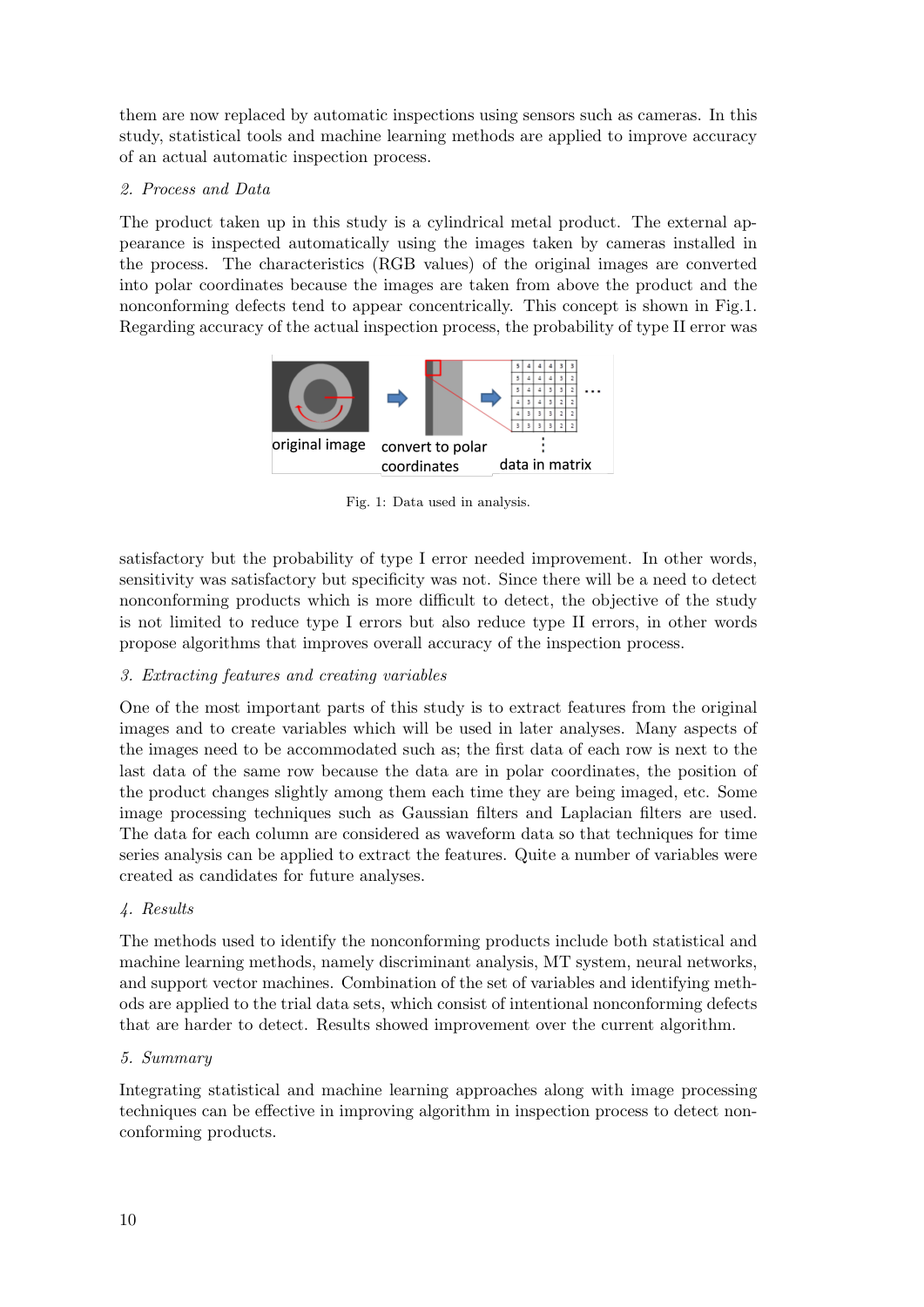## Evolution of Big Data Analytics

### Kwok Tsui and Yang Zhao

CityU Hong Kong, kltsui@cityu.edu.hk

Due to the advancement of computation power and data storage/collection technologies, the field of data modelling and applications have been evolving rapidly over the last two decades, with different buzz words as knowledge discovery in databases (KDD), data mining (DM), business analytics, big data analytic, etc. There are tremendous opportunities in interdisciplinary research and education in data science, system informatics, and big data analytics; as well as in complex systems optimization and management in various industries of finance, healthcare, transportation, and energy, etc. In this paper, we will present our views and experience in the evolution of big data analytics, challenges and opportunities, and some applications in system monitoring and management.

## A Primer on SPC and Web Data  $\phi$

#### Erwin Saniga, Darwin Davis, James Lucas

U Delaware, USA, saniga@udel.edu, dd@udel.edu, James Lucas and Associates, James.Lucas@verizon.net

In this paper we compare the website visitor data generated by a variety of commercially available analytics packages and discuss issues of data accuracy, consistency and unavailability of some important measures. We also discuss some common and perhaps new SPC methods for monitoring website effectiveness using this data.

### An Overview of Methods for Social Network Monitoring  $\odot$

#### William H. Woodall, Meng Zhao

Virginia Tech, USA, bwoodall@vt.edu, jmz167@vt.edu

In this paper we give an overview of statistical methods for the monitoring of social networks. We discuss the advantages and limitations of various methods as well as some relevant issues. Relationships are given between network monitoring methods and related monitoring methods in engineering statistics and public health surveillance. We evaluate the performance of a popular scan method for monitoring social networks. We encourage work in this area and give a number of research ideas.

## **Effects of Parameter Estimation on Control Charts ®**

### Subha Chakraborti

U of Alabama, Tuscaloosa, USA, schakrab@cba.ua.edu

Many control charts have been considered for process monitoring and control where the process parameters are specified or assumed known. When this is not the case, in practice, the unknown parameters are often estimated from retrospective data and the estimates are plugged-in to form the estimated control limits. It is known that estimating the control limits introduces practitioner to practitioner variability and degrades chart performance, in that nominal specifications such as the false alarm rate or the in-control average run-length are not met, unless there was a huge amount of data.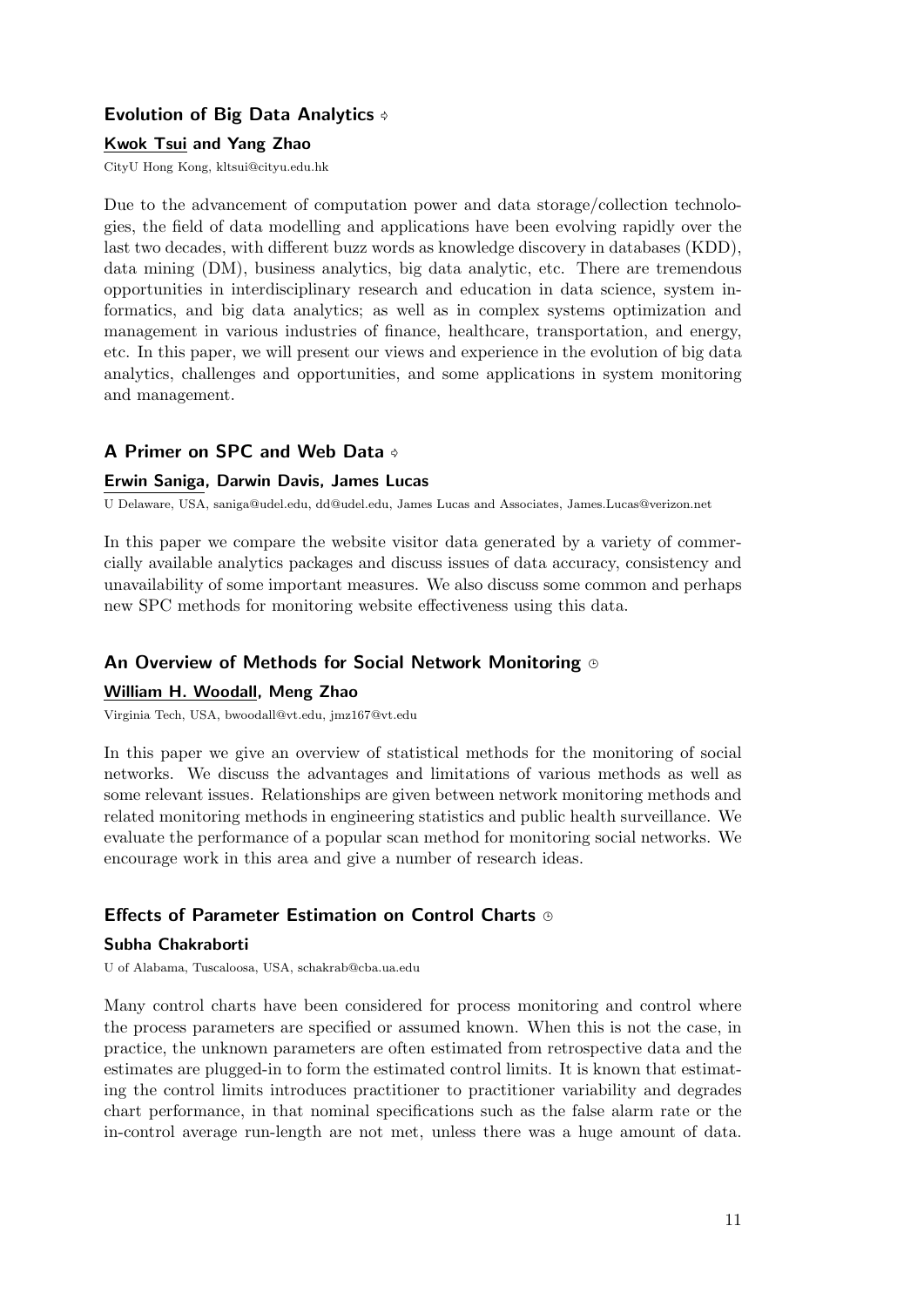To meet these challenges, a recent proposal has been to study the conditional runlength distribution and some associated performance characteristics. In this context, we consider a general framework for various univariate control charts, both normal theory and nonparametric, under which effects of parameter estimation can be examined. Examples are provided.

## On the Phase I Shewhart Control Chart Limits for Minimizing Mean Squared Error When the Data are Contaminated  $\phi$

### Murat Caner Testik, Christian H. Weiß, Yesim Koca, Ozlem Muge Testik

Hacettepe U, Ankara, Turkey, mtestik@hacettepe.edu.tr, Helmut Schmidt U Hamburg, Germany, weissc@hsuhh.de, yesimkoca@hacettepe.edu.tr, ozlemaydin@hacettepe.edu.tr

A Shewhart-type control statistic lacks memory of previous observations on a monitored quality characteristic. Therefore, Shewhart-type control charts are known to be relatively insensitive to moderate-to-small sized shifts in the process parameters. Yet, these charts are recommended in the literature for the design stage of a control chart, namely Phase I, where unknown process parameters are estimated and the control limits are set for online process monitoring in Phase II. There are several studies that considered time-weighted control charts for the Phase I application, as well as alternative estimators, to improve the dign for monitoring in Phase II. Some studies also considered the design of Shewhart control charts based on false alarm rates or overall false alarm probabilities, where it is concluded that the control limits may be widened. In this study, we simulate assignable causes of variation by contaminating sets of Phase I observations and investigate the use of traditional Shewhart control chart for parameter estimation when the observations are normally distributed. By varying the distance of the control limits from the center-line, Phase I Shewhart control charts are evaluated in terms of the true and false alarm percentages, number of iterations performed to finalize the Phase I analysis, and the mean squared error of the parameter estimates. Some practical recommendations are provided.

## Optimal Design of the Shiryaev-Roberts Chart: Give Your Shiryaev-Roberts a Headstart

### Aleksey S. Polunchenko

SUNY Binghamton, USA,aleksey@binghamton.edu

We offer a numerical study of the effect of headstarting on the performance of a Shiryaev–Roberts (SR) chart set up to control the mean of a normal process. The study is a natural extension of that previously carried out by Lucas and Crosier (1982) for the CUSUM scheme. The Fast Initial Response (FIR) feature exhibited by a headstarted CUSUM turns out to be also characteristic of an SR chart (re-)started off a positive initial score. However, our main result is the observation that a FIR SR with a carefully designed optimal headstart is not just faster to react to an initial out-of-control situation, it is nearly the fastest uniformly, i.e., assuming the process under surveillance is equally likely to go out of control effective any sample number. We explain the optimization strategy, and tabulate the optimal initial score, control limit, and the corresponding "worst possible" out-of-control Average Run Length (ARL), considering mean-shifts of diverse magnitudes and a wide range of levels of the in-control ARL.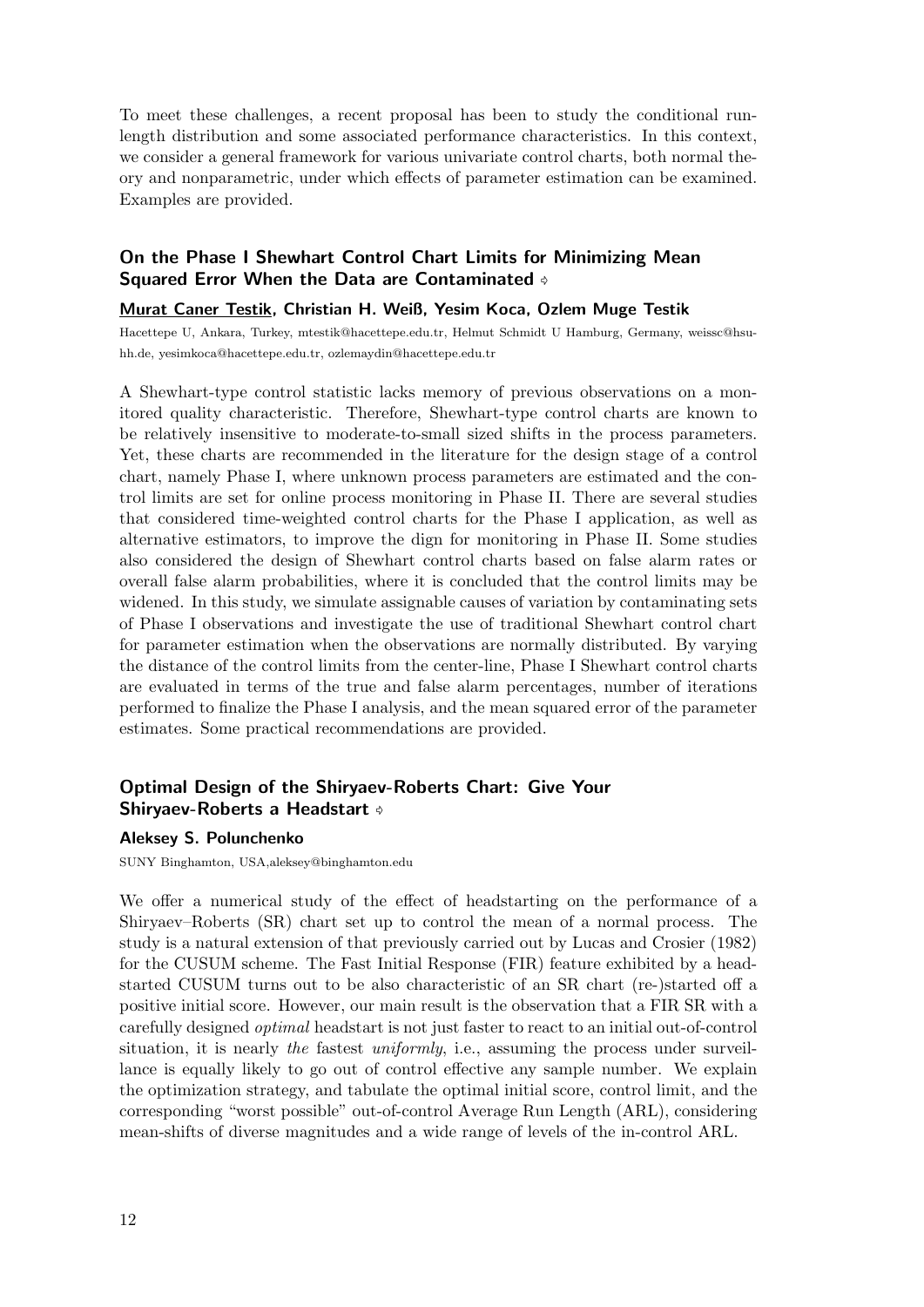### References

1. Lucas JM and Crosier RB (1982). Fast initial response for CUSUM qualitycontrol schemes: Give your CUSUM a head start. Technometrics 24(3), 199-205.

## Challenges in monitoring non-stationary time series

#### Taras Lazariv, Wolfgang Schmid

European U Viadrina, Frankfurt(O), Germany, lazariv@europa-uni.de, schmid@europa-uni.de

Usually, in the literature on Statistical Process Control for time correlated data it is assumed that the underlying process is stationary. However, in applications such an assumption may not always hold. In finance or in economics we are often faced with situations where the process is close to non-stationarity or even non-stationary. The existing techniques may fail while monitoring such processes. Therefore, it is important to have tools that can correctly detect changes in non-stationary processes. However, monitoring of non-stationary processes has not yet received much consideration. Lazariv and Schmid (2015) used state-space models for modelling the underlying process. These processes are very flexible and allow the modelling of non-stationary processes. In the current paper we want to discuss the problems and challenges one faced, when attempting to monitor a non-stationary process. First, we introduce a literature overview of the subject. Second, we compare the control charts of Lazariv and Schmid (2015) with the classical tools used in multivariate process control (e.g., multivariate modifications of the Exponentially-Weighted Moving Average (MEWMA) control chart and the cumulative sums (MCUSUM) chart). We answer the question, how the performance of these schemes changes under non-stationarity conditions. Finally, we provide an extensive com- parison study, where we compare all control charts and discuss the choice of a suitable performance measure.

### References

- 1. Lazariv T. and Schmid W.: Surveillance of non-stationary processes. Submitted for publication, 2015.
- 2. Frisén, M.: Statistical surveillance. Optimality and methods. *International Sta*tistical Review 71(2), 403-434, 2013.

## Monitoring of short series of dependent observations using a control chart approach and data mining techniques  $\diamond$

#### Olgierd Hryniewicz, Katarzyna Kaczmarek

Systems Research Institute, PAN Warszawa, Poland, hryniewi@ibspan.waw.pl, K.Kaczmarek@ibspan.waw.pl

Many different control charts have been proposed during the last 30 years for monitoring of processes with autocorrelated observations (measurements). The majority of them are developed for monitoring residuals, i.e., differences between the observed and predicted values of the monitored process. Unfortunately, statistical properties of these chart are very sensitive to the accuracy of the estimated model of the underlying process. In this paper we consider the case when the information from the available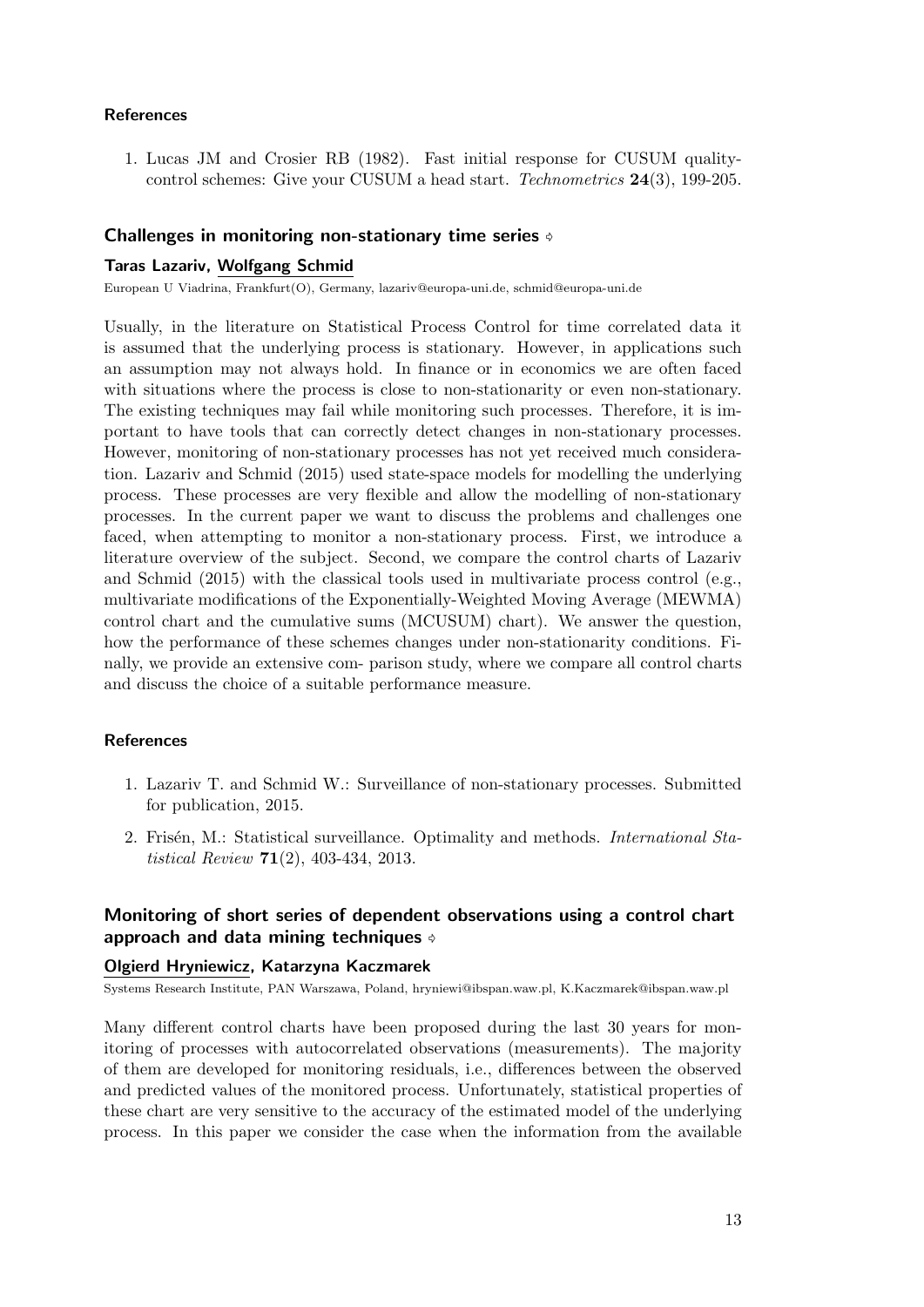data is not sufficient for good estimation of the model. Therefore, we use the Bayesian concept of model averaging in order to improve model prediction. The novelty of the proposed method consists in the usage of computational intelligence methodology for the construction of alternative models and the calculation of their prior probabilities (weights).

## Control Charts for Time-Dependent Categorical Processes  $\phi$

### Christian Weiß

Helmut Schmidt U Hamburg, Germany, weissc@hsu-hh.de

The monitoring of categorical processes received increasing research interest during the last years, but usually on the premise of the underlying process being serially independent. We start with a brief survey of approaches for modeling and analyzing serially dependent categorical processes. Then we consider two general strategies for monitoring a categorical process: If the process evolves too fast to be monitored continuously, then segments are taken in larger intervals and a corresponding statistic is plotted on a control chart; here, one has to carefully consider the serial dependence within the sample. If a continuous process monitoring is possible, then the serial dependence between the plotted statistics has to be taken into account. For both scenarios, we propose appropriate control charts and investigate their performance through simulations.

### Recent Advances in Design of Computer Experiments  $\phi$

#### Yang Liu, JunJia Zhu, Dennis K. J. Lin

U Finance a. Economics, Taiyuan, China, ly8941@126.com, PennsState U, USA, jxz203@psu.edu, DKL5@psu.edu

Profile data emerges when the quality of a product or process is characterized by a functional relationship among (input and output) variables. In this paper, it is assumed that each profile has one response variable  $Y$ , one explanatory variable  $x$ , and the functional relationship between these two variables can be rather arbitrary. We propose a general method based on the Generalized Likelihood Ratio Test (GLRT) to perform Phase II monitoring of profile data. Unlike existing methods in profile monitoring area, the proposed method uses nonparametric regression to estimate the on-line profiles and thus does not require any functional form for the profiles. Both Shewhart-type and EWMA-type control charts are considered. The average run length (ARL) performance of the proposed method is studied by using a nonlinear profile dataset. It is shown that the proposed GLRT-based control chart can efficiently detect both location and dispersion shifts of the on-line profiles from the baseline profile. An upper control limit (UCL) corresponding to a desired in-control ARL value is constructed.

## Design of Experiments: A Key to Successful Innovation  $\phi$

#### Douglas C. Montgomery and Rachel T. Silvestrini

Arizona State U, USA, doug.montgomery@asu.edu, Rochester Tech, USA, rtseie@rit.edu

Does the use of statistical methodology such as design of experiments stifle innovation? This is an important theme in this paper. Design of experiments is viewed as part of a process for enabling both breakthrough innovation and incremental innovation, without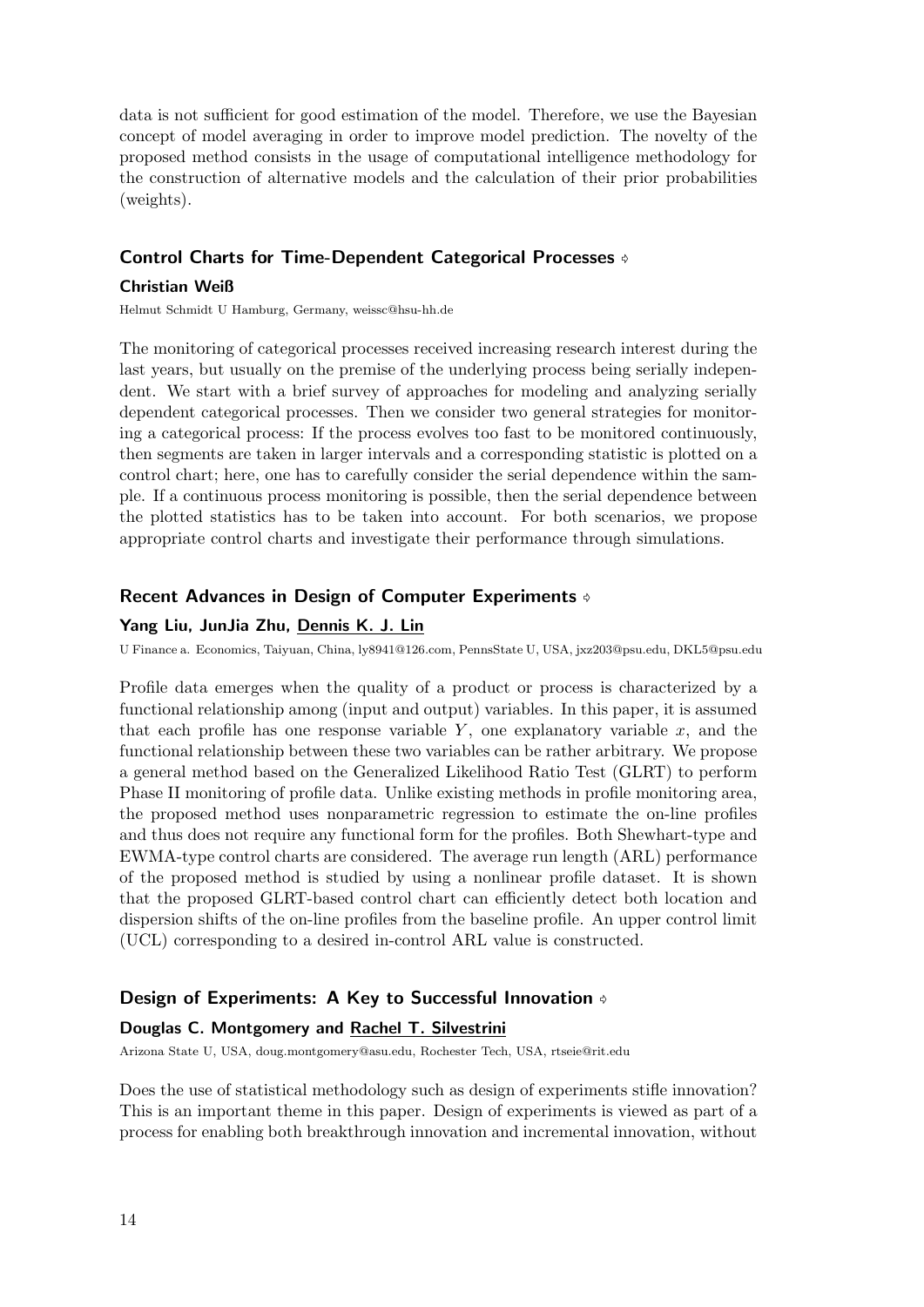which western society will fail to be competitive. Quality engineering technology in general is part of a broader approach to innovation and business improvement called statistical engineering. The most powerful statistical technique in statistical engineering is design of experiments. Several important developments in this field are reviewed, the role of designed experiments in innovation examined, and new developments and applications of the methods discussed.

## Optimal Designs of Unbalanced Nested Designs for Determination of **Measurement Precision**  $\phi$

#### Seiichi Yasui, Yoshikazu Ojima

Tokyo U of Science, Japan, yasui@rs.tus.ac.jp, ojima@rs.tus.ac.jp

Precision of measurement results can be recognized as variance components of random effect models. The variance components are estimated from measurement results that are taken by conducting a collaborative assessment experiment. The measurement results follow a statistical model of a nested design. Although balanced nested designs are widely used, staggered nested designs, which are one of unbalanced nested designs, have the statistical advantage that degrees of freedom in all stages except for the top stage are equal. Thus, the balanced nested designs do not necessarily have the better performance from the statistical viewpoints. In this study, the D-optimal designs are identified in the general nested designs, which including both balanced and unbalanced ones, with considering the practical feasibility of collaborative assessment experiments as well.

## Bayesian Reliability Analysis of Accelerated Gamma Degradation Processes with Random Effects and Time-scale Transformation  $\phi$

## Tsai-Hung Fan, Ya-Ling Huang

National Central U Taiwan, thfanncu@gmail.com, erin98102@gmail.com

Accelerated degradation tests have been widely used to assess the lifetime information of highly reliable products. In this work, we apply Bayesian approach to the accelerated degradation test with log linear link function in the stress level of the acceleration factor. The model is based on random effects gamma processes with time-scale transformation. A mixture prior is considered to identify the parameter of time-scale transformation. Reliability inference of the failure time distribution under normal use condition will be described through the posterior sample of the underlying parameters obtained by the MCMC procedure. Simulation study is presented to evaluate the performance of the proposed method, and discuss model fitting issue regarding the random effects and fixed effect gamma process models via DIC model selection criteria. The proposed method is applied to the LED light intensity data as well.

## Statistical process monitoring of multivariate time-between-events data: Problems and possible solutions  $\diamond$

#### Chenglong Li, Amitava Mukherjee, Qin Su, Min Xie

CityU Hong Kong, lchenglon2-c@my.cityu.edu.hk, minxie@um.cityu.edu.hk, XLRI Jamshedpur, India, amit-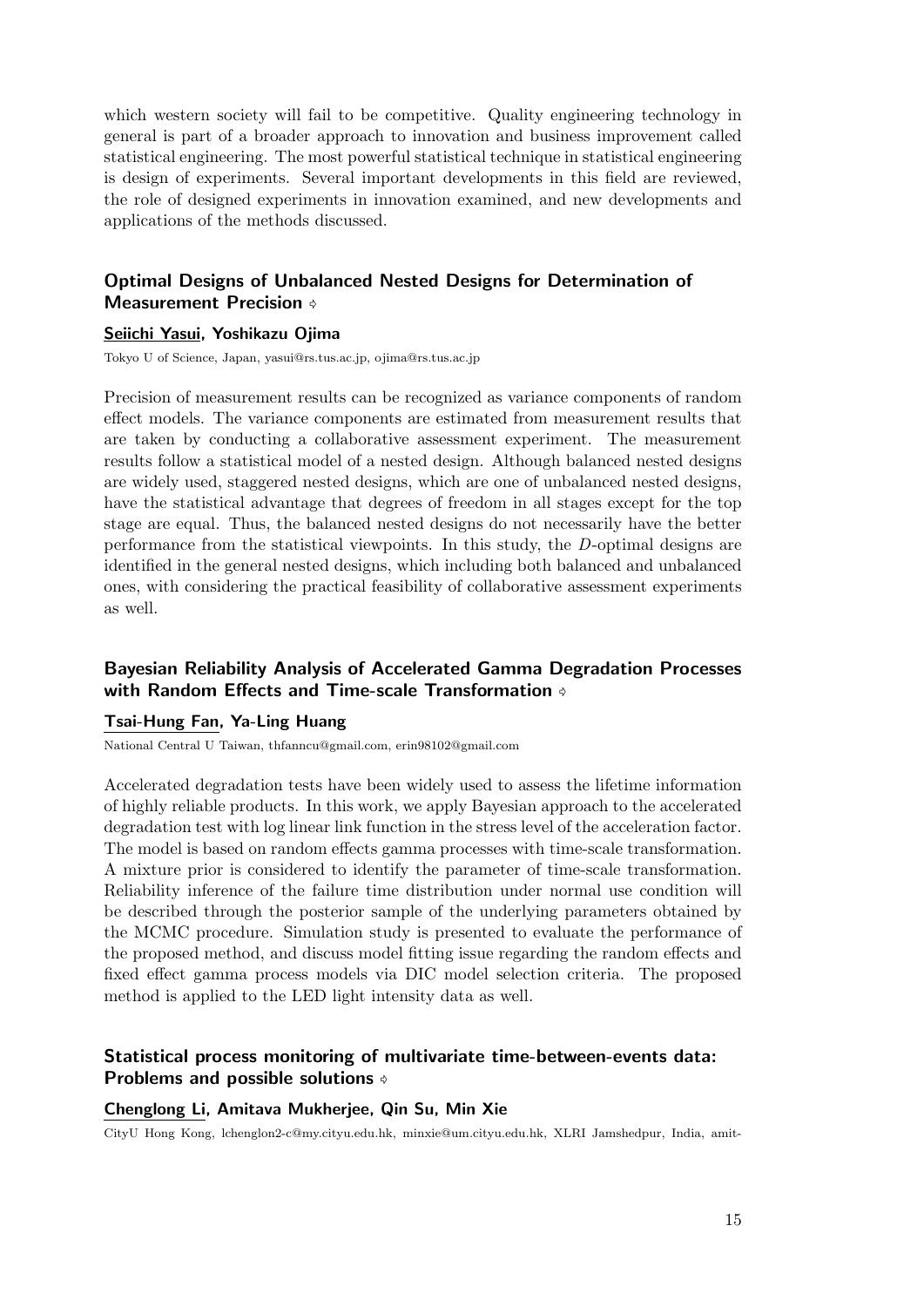mukh2@xlri.ac.in, Xian Jiaotong U, China

In the recent years, a lot of attention is paid to univariate monitoring of time-betweenevents. When the univariate problem is extended to a multivariate situation, this study indicates that there is an emerging issue about the presence of asynchronous observations. This brings the new statistical challenge due to the way of data acquisition changes. This study also tries to give some possible solving ideas for the monitoring and analysis of multivariate TBE data streams.

## A MGF Based Approximation to Cumulative Exposure Models

#### Watalu Yamamoto and Lu Jin

U Electro-Communications Tokyo, Japan, watalu@uec.ac.jp, lu.jin@uec.ac.jp

Online monitoring data contains various measurements of the activity of the system. The amounts of works are also measured in various ways. When we model the reliability of a system, the intensity or the risk of failure events, we need to choose a time scale. Though there should be genuine time scales for each failure phenomenon, the field data including online monitoring data may not be able to provide evidence for them. There are many uncontrollable factors in the field. Many variables are monotone increasing and highly correlated with each other within a system. Yet they also represent the differences among systems. This article tries to build a bridge between two useful approaches, alternative time scale (Kordonsky and Gertsbakh, 1997, Duchesne and Lawless, 2002) and cumulative exposure model (Hong and Meeker, 2013), by assuming the stationarity of of the increments of these measurements within a system.

#### **References**

- 1. Duchesne, T., and Lawless, J. F. (2002). Semiparametric Inference Methods for General Time Scale Models. Lifetime Data Analysis 8(3), 263–276.
- 2. Hong, Y., and Meeker, W. Q. (2013). Field-Failure Predictions Based on Failure-Time Data With Dynamic Covariate Information. Technometrics 55(2), 135–149.
- 3. Kordonsky, K. B. and Gertsbakh, I. (1997). Multiple Time Scales and the Lifetime Coefficient of Variation: Engineering Applications. Lifetime Data Analysis 3(2), 139-156.

### A Critique of Bayesian Approaches within Quality Improvement  $\gamma_{\text{WOM}}$

#### Geoff Vining

Virginia Tech, USA, vining@vt.edu

Bayesian approaches are increasingly popular within the statistics community. However, they currently do not seem to find wide application within the industrial statistics/quality improvement community. This talk examines some of the basic reasons why.

This talk begins by reviewing Deming's concepts of analytic versus enumerative studies. It also discusses the importance of the scientific method within quality improvement.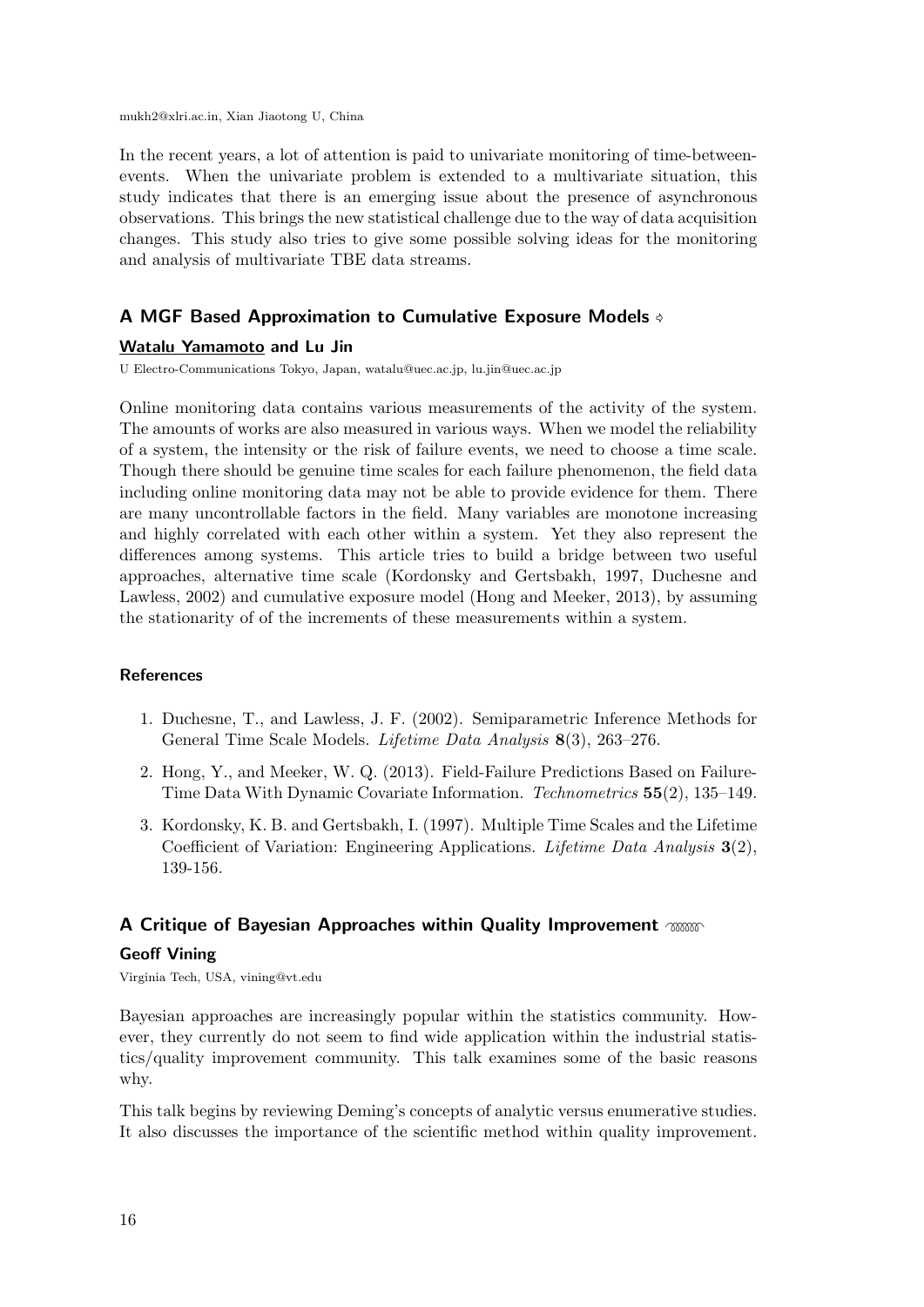Together, these concepts provide a framework for evaluating when Bayesian approaches make good sense, where they make little sense, and where they fall somewhere in between. This paper touches on statistical sampling plans, statistical process monitoring, and the design and analysis of experiments.

### Sampling plans in auditing  $\gamma$

#### Jens Bischoff, Rainer Göb

U W¨urzburg, Germany, goeb@mathematik.uni-wuerzburg.de

The European Commission Audit Directive of 17 May 2006 enforces the use of the International Standards on Auditing (ISA) for all Statutory audit to be performed in the European Union. The standard ISA 500 "Audit Evidence" declares the practice of non-statistical judgmental sampling to be inadequate. By ISA 500, statistical sampling becomes mandatory in audit sampling. The audit sampling standard ISA 530 is of conceptual nature and provides no methodological and technical advice for audit sampling practice. The following characteristics are essential for audit sampling schemes: 1) Account for prior knowledge on population parameters, 2) control both the risk of erroneous acceptance and the risk of erroneous rejection, 3) enable both decisions and estimation of population parameters. The classical ISO acceptance sampling do not conform to these requirements. We outline the plan for an auditing attributes sampling standard and the underlying methodology.

## Sampling inspection by variables under Weibull distribution and Type I censoring

#### Peter-Th. Wilrich

Freie U Berlin, Germany, wilrich@wiwiss.fu-berlin.de

The lifetime (time to failure) of a product is modelled as Weibull distributed (with unknown parameters); in this case the logarithms of the lifetimes are Gumbel distributed. Lots of items shall be accepted if their fraction  $p$  of nonconforming items (items the lifetime of which is smaller than a lower specification limit  $t_L$ ) is not larger than a specified acceptable quality limit. The acceptance decision is based on the  $r \leq n$  observed lifetimes of a sample of size  $n$  which is put under test until a defined censoring time  $t_C$  is reached (Type I censoring). A lot is accepted if  $r = 0$  or  $r = 1$  or if the test statistic  $y = \hat{\mu} - k\hat{\sigma}$  is not smaller than the logarithm of the specification limit,  $x_L = \log(t_L)$ , where k is an accepance factor and  $\hat{\mu}$  and  $\hat{\sigma}$  are the Maximum Likelihood estimates of the parameters of the Gumbel distribution. The parameters of the sampling plan (acceptance factor k, sample size n and censoring time  $t_C$ ) are derived so that lots with  $p \leq p_1$  shall be accepted with probability not smaller than  $1 - \alpha$ . On the other hand, lots with fractions nonconforming larger than a specified value  $p_2$  shall be accepted with probability not larger than  $\beta$ . *n* and  $t_C$  are not obtained separately but as a function that relates the sample size n to the censoring time  $t<sub>C</sub>$ . Of course, n decreases if the censoring time  $t_C$  is increased. For  $t_C \rightarrow \infty$  the smallest sample size, i.e. that of the uncensored sample, is obtained. Unfortunately, the parameters of the sampling plan do not only depend on the two specified points of the OC,  $P_1(p_1, 1 - \alpha)$ and  $P_2(p_2, \beta)$ , but directly on the parameters  $\tau$  and  $\delta$  of the underlying Weibull distribution or equivalently, on the parameters  $\mu = \log(\tau)$  and  $\sigma = 1/\delta$  of the corresponding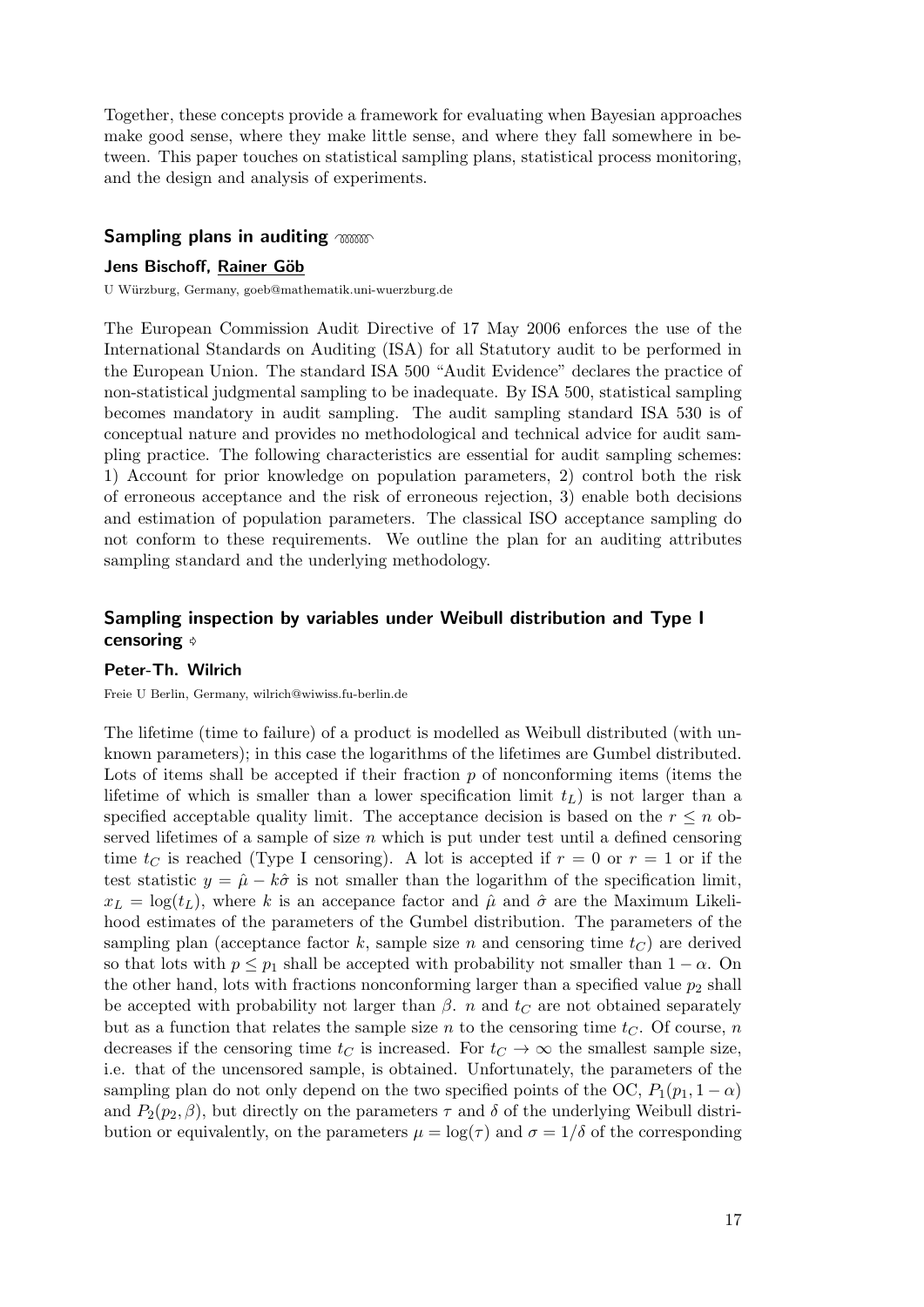Gumbel distribution. Since these parameters are unknown we assume that the hazard rate of the underlying Weibull distribution is nondecreasing  $(\delta \geq 1)$ . For the design of the sampling plan we use the limiting case  $\delta = 1$  or  $\sigma = 1/\delta = 1$ . A simulation study shows that the OC of the sampling plan is almost independent of  $\sigma$  if the censoring time  $t_C$  is not smaller than the specification limit  $t_L$ .

## Distribution Free Bivariate Monitoring of Dispersion

#### Ross Sparks, Subha Chakraborti

CSIRO Sydney, Australia, Ross.Sparks@csiro.au, Subha Chakraborti, U of Alabama, USA, schakrab@cba.ua.edu

Non-parametric charts are growing in popularity in the literature because control measures often have asymmetric distributions and are multivariate in nature. In particular, monitoring environmental risk often involves assessing the risk involving several measures such as e-coli, chlorophyll-a, nutrient loads, faecal coliforms, turbidity etc which are all positive right-skewed distributed. Often the log-normal distribution is assumed for these measures as a matter of convenience typically because no other realistic options are available in the literature. In most cases the log-normal distribution is inappropriate.

This paper therefore focuses on evaluating practical approaches to monitoring the dispersion parameter for a wide range of positively distributed variables in bivariate situations. Typical approaches to monitoring the dispersion for univariate cases skew data is to first finding the "best" Box-Cox transformation of the data to normality and then apply the S-chart to the transformed data. This approach is can been extended to the multivariate normal distribution. This paper recommends a distribution free approach appropriate for bivariate data based on data depth and robust regression. This paper compares these new distribution free approaches in a simulation study. These comparisons are made for a wide range of asymmetric distributions. The paper plans to provide good practical advice to those monitoring the dispersion for bivariate asymmetric variables.

#### Phase I Distribution-Free Analysis with the R Package dfphase1  $\phi$

#### Giovanna Capizzi and Guido Masarotto

U Padua, Italy, giovanna.capizzi@unipd.it, guido.masarotto@unipd.it

Phase I distribution-free methods have received an increasing attention in the recent statistical process monitoring literature. Indeed, violations of distributional assumptions may largely degrade the performance and sensitivity of parametric Phase I methods. For example, the real false alarm probability, i.e., the probability to declare unstable a process that is actually stable, may be substantially larger than the desired value. Thus, several researchers recommend to test the shape of the underlying IC distribution only after process stability has been established using a distribution-free control chart. In the paper, we describe the R package dfphase1 which provides an implementation of many of recently suggested Phase I distribution-free methods. Indeed, becouse of the relatively high computational complexity of some of these methods, we believe that their diffusion can be helpfully encouraged supporting practitioners with an easy-touse dedicated software. The use of the package is illustrated with real data from an oil refinery.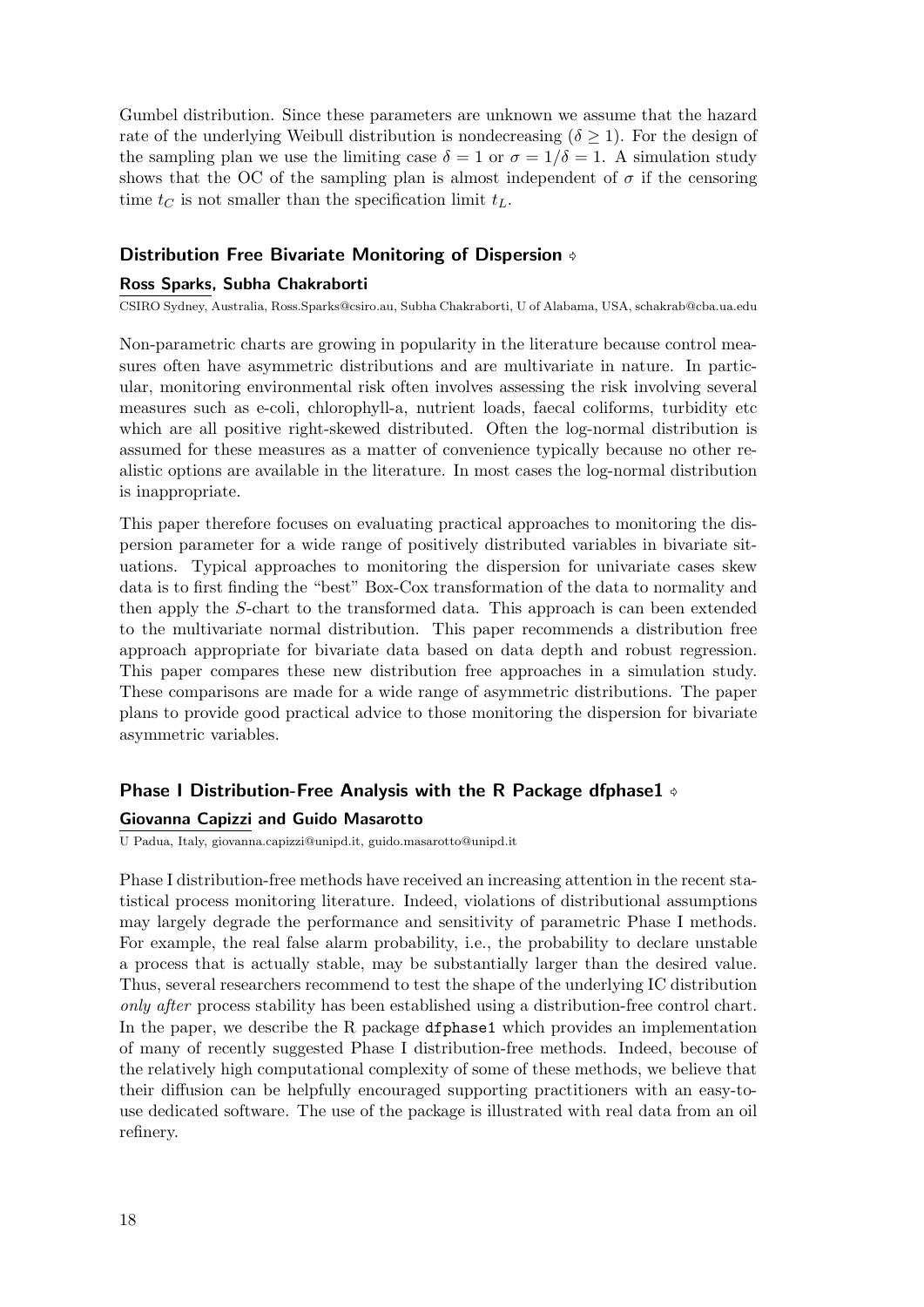## New results for two-sided CUSUM-Shewhart control charts  $\diamond$

## Sven Knoth

Helmut Schmidt U Hamburg, Germany, knoth@hsu-hh.de

Already Yashchin (1985), and of course Lucas (1982), studied CUSUM chart supplemented by Shewhart limits. Interestingly, Yashchin (1985) proposed to calibrate the detecting scheme via  $P_{\infty}(RL > K) \geq 1-\alpha$  for the run length (stopping time) RL in the in-control case. Calculating the  $RL$  distribution or related quantities such as the ARL are slightly complicated numerical tasks. Similarly to Capizzi & Masarotto  $(2010)$  we deploy less common numerical techniques (Clenshaw-Curtis quadrature, collocation) to determine the ARL and other RL based measures. Note that the two-sided CUSUM chart consisting of two one-sided charts leads to a more demanding numerical problem than the single two-sided EWMA chart.

## References

- 1. Capizzi, G. and Masarotto, G. (2010). Evaluation of the run-length distribution for a combined Shewhart-EWMA control chart. Statistics and Computing  $20(1)$ , 23–33.
- 2. Lucas, J. M. (1982). Combined Shewhart-CUSUM Quality Control Schemes. Journal of Quality Technology 14(2), 51–59.
- 3. Yashchin, E. (1985). On the analysis and design of CUSUM-Shewhart control schemes. IBM Journal of Research and Development 29(4), 377–391.

## On ARL-unbiased charts to monitor the traffic intensity of a single server queue  $\diamond$

## Manuel Cabral Morais, Sven Knoth

U Lisboa, Portugal, maj@math.ist.utl.pt, Helmut Schmidt U Hamburg, Germany, knoth@hsu-hh.de

We know too well that the effective operation of a queueing system requires maintaining the traffic intensity  $\rho$  at a target value  $\rho_0$ . This important measure of congestion can be monitored by using control charts, such as the one found in the seminal work by [1] or more recently in [2]. For all intents and purposes, this paper focus on three control statistics chosen by [3] for their simplicity, recursive and Markovian character:

- $X_n$ , the number of customers left behind in the  $M/G/1$  system by the  $n<sup>th</sup>$  departing customer;
- $\hat{X}_n$ , the number of customers seen in the  $GI/M/1$  system by the  $n^{th}$  arriving customer;
- $W_n$ , the waiting time of the  $n^{th}$  arriving customer to the  $GI/G/1$  system.

Since an upward and a downward shift in  $\rho$  are associated with a deterioration and an improvement (respectively) of the quality of service, the timely detection of these changes is an imperative requirement, hence, begging for the use of ARL-unbiased charts [4] in the sense that they detect any shifts in the traffic intensity sooner than they trigger a false alarm.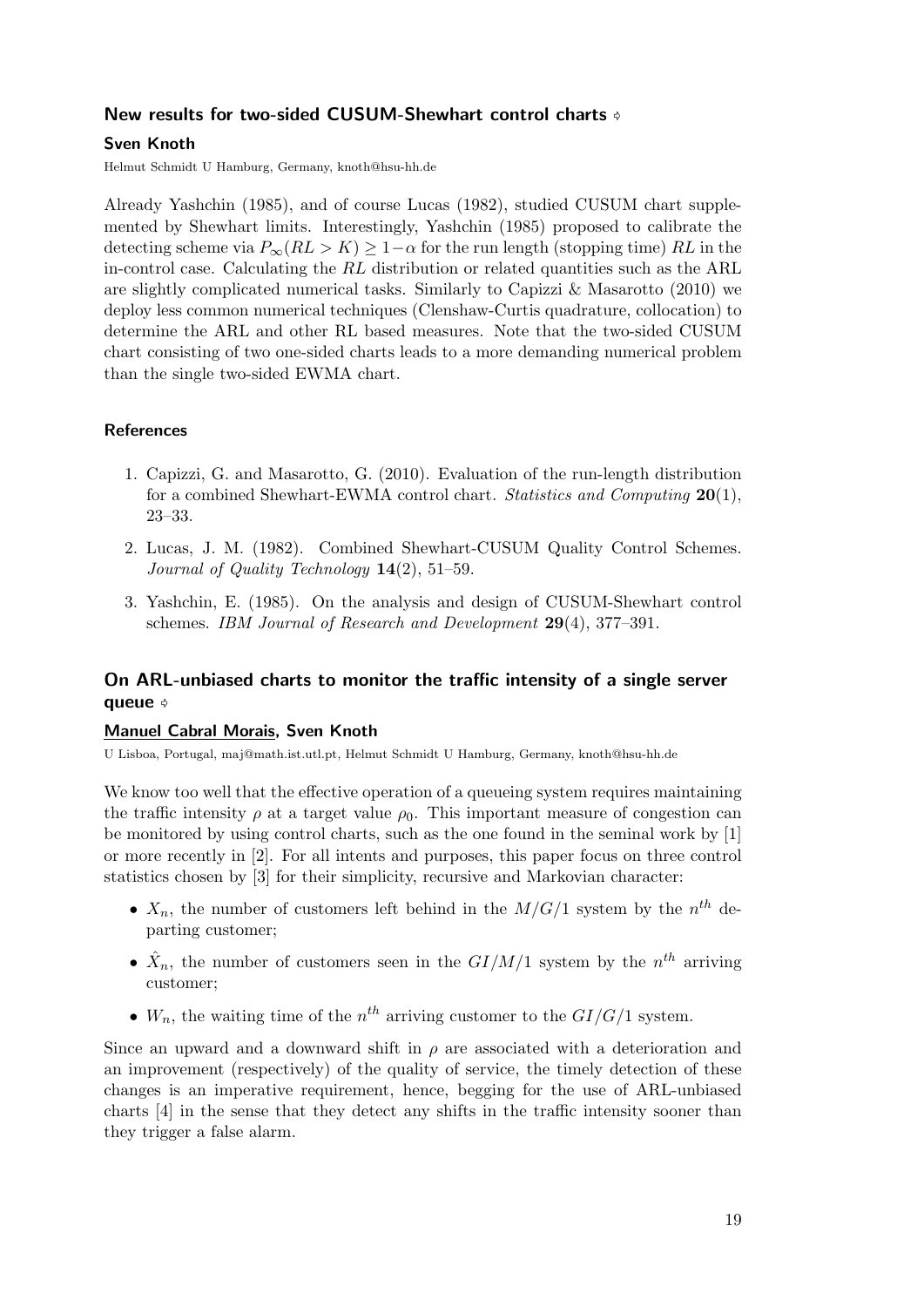In this paper, we focus on the design of these type of charts for the traffic intensity of the three single server queues mentioned above.

### **References**

- 1. Bhat, U. N., & Rao, S. S. (1972). A statistical technique for the control of traffic intensity in the queuing systems  $M/G/1$  and  $GI/M/1$ . Operations Research 20, 955-966.
- 2. Chen, N., & Zhou, S. (2015). CUSUM statistical monitoring of  $M/M/1$  queues and extensions. Technometrics 57, 245-256.
- 3. Morais, M. C., & Pacheco, A. (2015a). On stochastic ordering and control charts for the traffic intensity. Submitted for publication in Sequential Analysis.
- 4. Pignatiello, J. J., Jr., Acosta-Mejía, C. A., & Rao, B.V. (1995). The performance of control charts for monitoring process dispersion. In  $4th$  Industrial Engineering Research Conference (pp. 320-328).

## A Median Loss Control Chart

### Su-Fen Yang, Shan-Wen Lu

National ChengChi University Taiwan, yang@mail2.nccu.tw, waterolly415@gmail.com

The quality and loss of products are crucial factors separating competitive companies in many industries. Firms widely employ a loss function to measure the loss caused by a deviation of the quality variable from the target value. Monitoring this deviation from the process target value is important from the view of Taguchi's philosophy. In reality, the distribution of the quality variable may be skewed and not normal, and the in-control process mean may not be the target. We propose a median loss control chart to detect the changes in the process loss center or equivalently the shifts in the process deviation from the mean and target and/or variance for the quality variable with a skewed distribution. We also derive the median loss control chart with variable sampling intervals to detect small shifts in the process loss center. The out-of-control detection performance of the proposed median loss control chart and the median loss chart with variable sampling intervals are illustrated and compared for the process variable with a left-skewed, symmetric or right-skewed distribution. Numerical results show that the median loss chart with variable sampling intervals performs better than the median loss chart in detecting small to moderate shifts in the process loss center or in the difference of mean and target and/or variance of a process variable. The median loss chart and the median loss chart with variable sampling intervals also illustrate the best performance in detection out-of-control process for a process quality variable with a left-skewed distribution.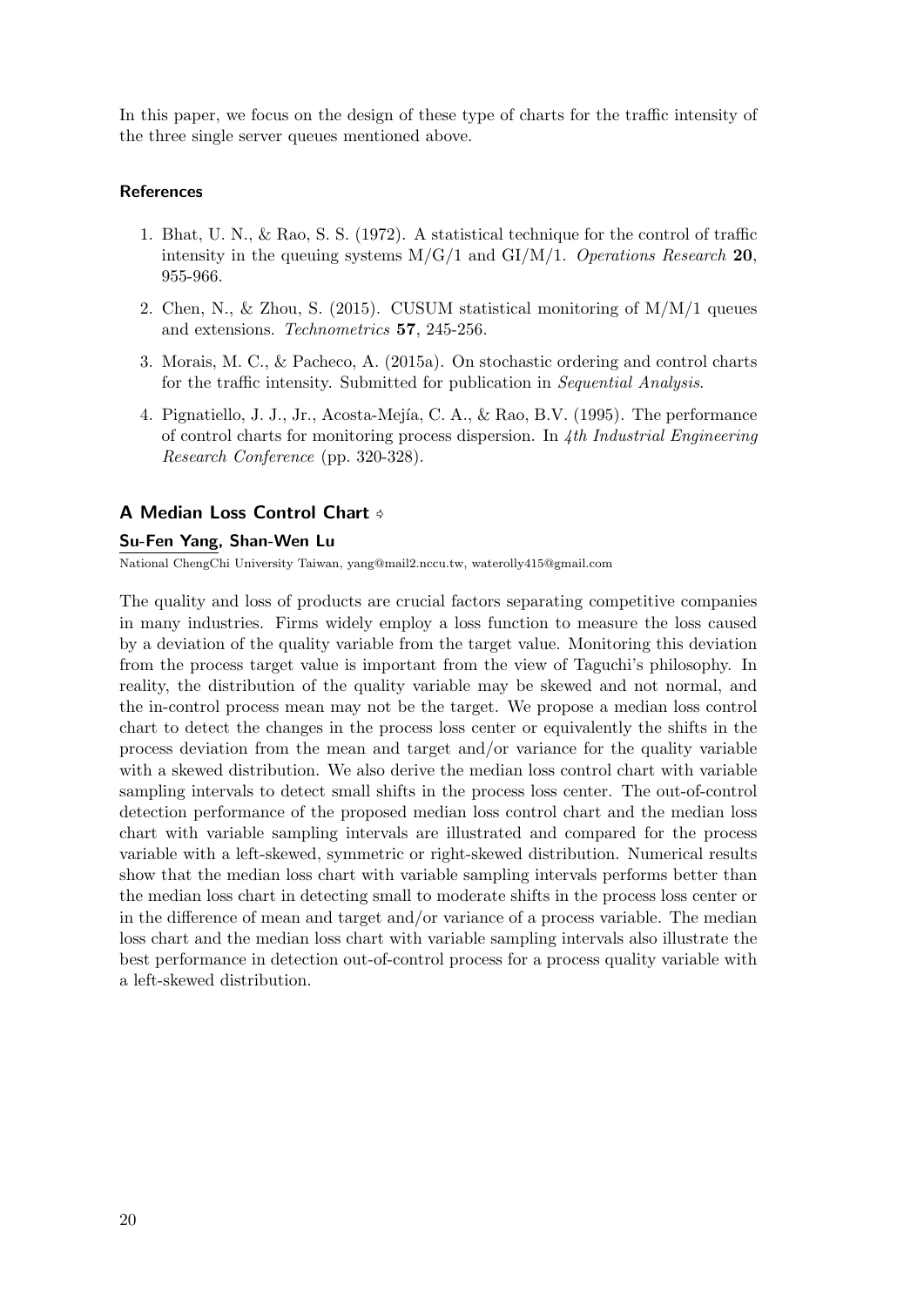# Index

Alhwiti, Theyab, 11 Aparisi, Francisco, 9 Bischoff, Jens, 19 Capizzi, Giovanna, 9, 20 Chakraborti, Subha, 13, 20 Collani, Elart von, 11 Davis, Darwin, 13 Epprecht, Eugenio, 9 Fan, Tsai-Hung, 17 Gan, Fah Fatt, 9 Göb, Rainer, 19 Hryniewicz, Olgierd, 15 Huang, Ya-Ling, 17 Iwasawa, Tatsuya, 11 Jin, Lu, 18 Jones-Farmer, L. Allison, 11 Kaczmarek, Katarzyna, 15 Kawamura, Hironobu, 10 Knoth, Sven, 21 Koca, Yesim, 14 Lazariv, Taras, 15 Li, Chenglong, 17 Lin, Dennis K. J., 16 Liu, Yang, 16 Lu, Shan-Wen, 22 Lucas, James, 13 Masarott, Guido, 9, 20 Megahed, Fadel, 11 Montgomery, Douglas, 16 Morais, Manuel Cabral, 21 Mukherjee, Amitava, 17 Nishina, Ken, 10

Ojima, Yoshikazu, 17 Okamato, Kosuke, 10 Polunchenko, Aleksey, 14 Ruiz, Omar, 9 Saniga, Erwin, 13 Sano, Natsuki, 11 Schmid, Wolfgang, 15 Silvestrini, Rachel T., 16 Sparks, Ross, 20 Su, Qin, 17 Suzuki, Tomomichi, 11 Takahashi, Tatsuya, 10 Tang, Xu, 9 Testik, Murat Caner, 14 Testik, Ozlem Muge, 14 Tsui, Kwok, 13 Vining, Geoff, 18 Weese, Maria, 11 Weiß, Christian, 14, 16 Wilrich, Peter-Th., 19 Woodall, William, 13 Xie, Min, 17 Yamamoto, Watalu, 18 Yang, Su-Fen, 22 Yashchin, Emmanuel, 10 Yasui, Seiichi, 17 Yoshida, Kenta, 11 Zhao, Meng, 13 Zhao, Yang, 13 Zhu, JunJia, 16